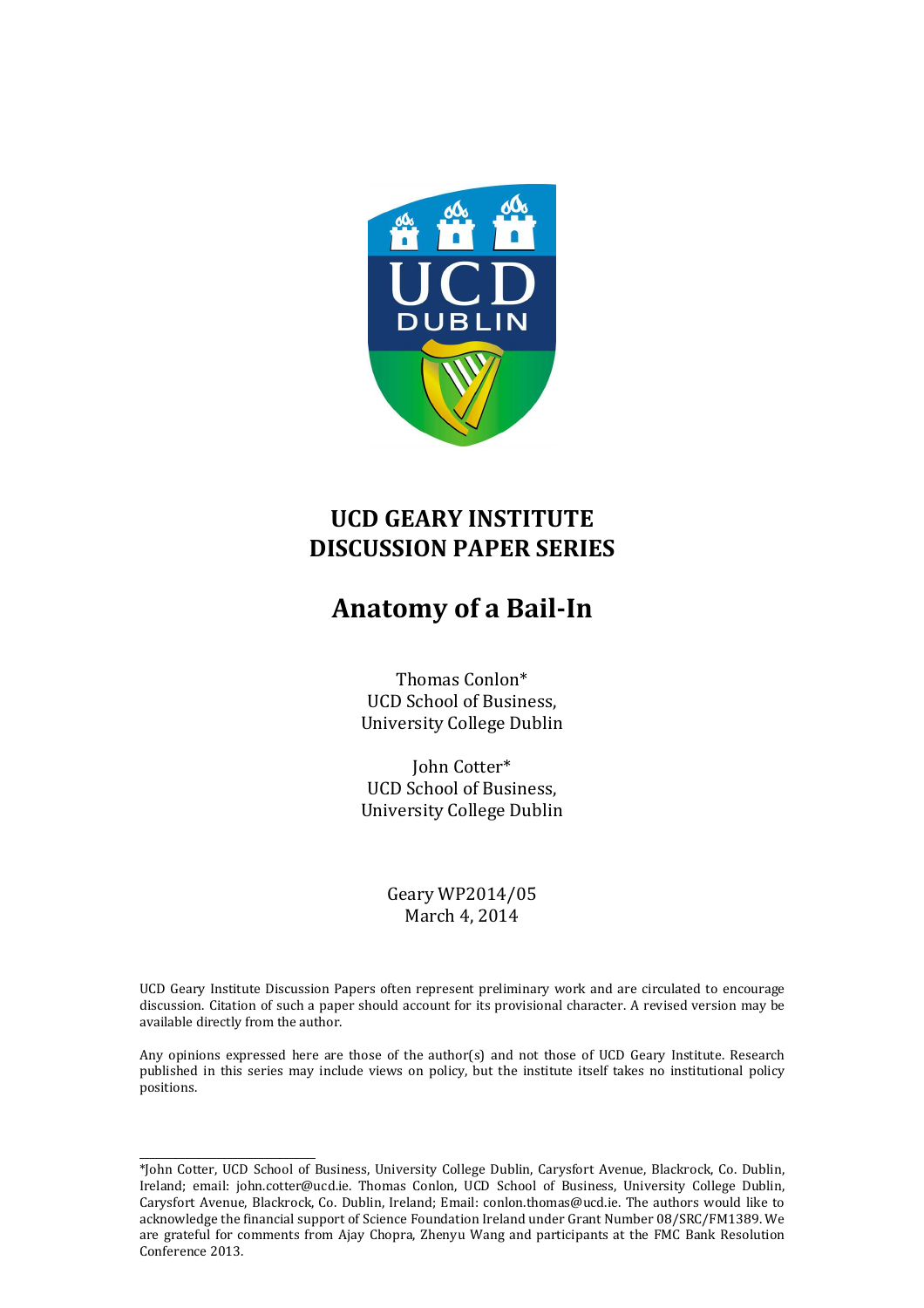## Anatomy of a Bail-In

Thomas Conlon<sup>a,∗</sup>, John Cotter<sup>a</sup>

<sup>a</sup>UCD Center for Financial Markets, Smurfit Graduate School of Business, University College Dublin, Ireland

## Abstract

To mitigate potential contagion from future banking crises, the European Commission recently proposed a framework which would provide for the bail-in of bank creditors in the event of failure. In this study, we examine this framework retrospectively in the context of failed European banks during the global financial crisis. Empirical findings suggest that equity and subordinated bond holders would have been the main losers from the  $\epsilon$ 535 billion impairment losses realized by failed European banks. Losses attributed to senior debt holders would, on aggregate, have been proportionally small, while no losses would have been imposed on depositors. Cross-country analysis, incorporating stress-tests, reveals a divergence of outcomes with subordinated debt holders wiped out in a number of countries, while senior debt holders of Greek, Austrian and Irish banks would have required bail-in.

Keywords: Bank Resolution, Bail-In, European Bank Failure, Global Financial Crisis, Impairment Charges.

<sup>∗</sup>Corresponding Author, Tel: +353-1-716 8909.

Email addresses: conlon.thomas@ucd.ie (Thomas Conlon), john.cotter@ucd.ie (John Cotter)

The authors would like to acknowledge the financial support of Science Foundation Ireland under Grant Number 08/SRC/FM1389. We are grateful for comments from Ajay Chopra, Zhenyu Wang and participants at the FMC<sup>2</sup> Bank Resolution Conference (June 2013).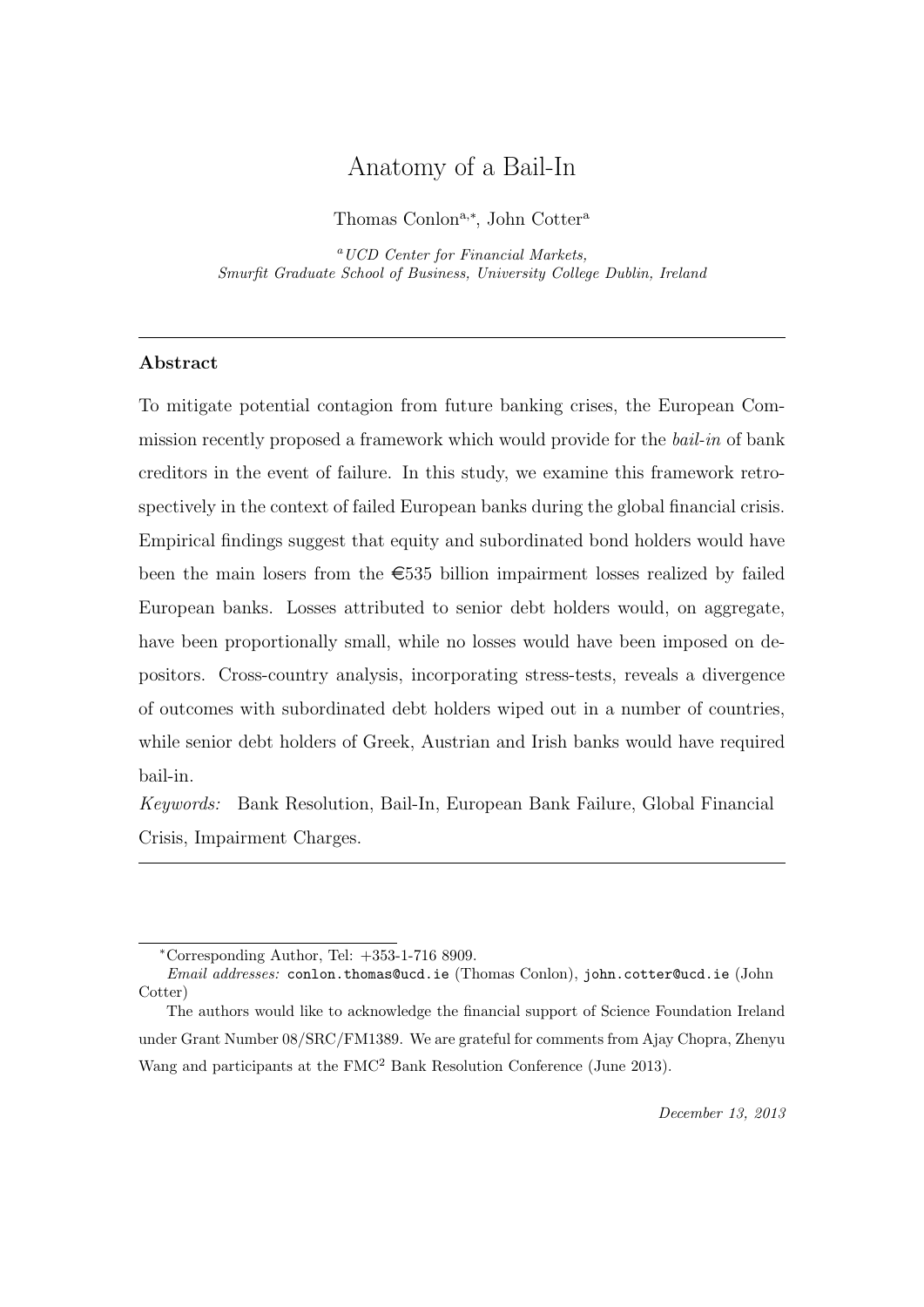## 1. Introduction

The credit crunch or global financial crisis, which begun in 2007, is the most severe since the great depression and has been characterised by the large number of distressed and failed systemically important financial institutions (Acharya, 2013; Veronesi and Zingales, 2010; Brunnermeier, 2009). The crisis has highlighted the ongoing need for a robust and consistent mechanism to allow for the resolution of failed banks (Laeven and Valencia, 2010). In particular, the European response to the large number of distressed banks has been fragmented and capricious (Schich and Kim, 2012). Individual European Union member states took a uncoordinated approach to the crisis, re-capitalizing and nationalizing a range of domestic financial institutions (Dübel, 2013). Ultimately, this approach may have lead to financial contagion as investors had little clarity regarding the resolution mechanism to be adopted across nations, potentially resulting in a 'flight-to-safety' (Longstaff, 2010; Mizen, 2008).

In order to mitigate potential contagion from a distressed banking sector, in 2012 the European Commission proposed a Framework for Bank Recovery and Resolution (BRR) to apply from 1st January 2018 (The European Commission,  $2012a$ <sup>1</sup>. This was recently supplemented by the Single Resolution Mechanism (SRM), through which the ECB will apply the proposals on bank resolution, (The European Commission, 2013). Within these frameworks, failed banks will be recapitalized either through the mandatory write-down of liabilities or, alternatively, the conversion of liabilities to equity (a bail-in of creditors or debt write-down). It is anticipated that this mechanism will allow distressed financial institutions

<sup>1</sup>Similar frameworks have been outlined in both the United States and Great Britain, with bail-in of creditors a common feature (Federal Deposit Insurance Corporation and Bank of England, 2012).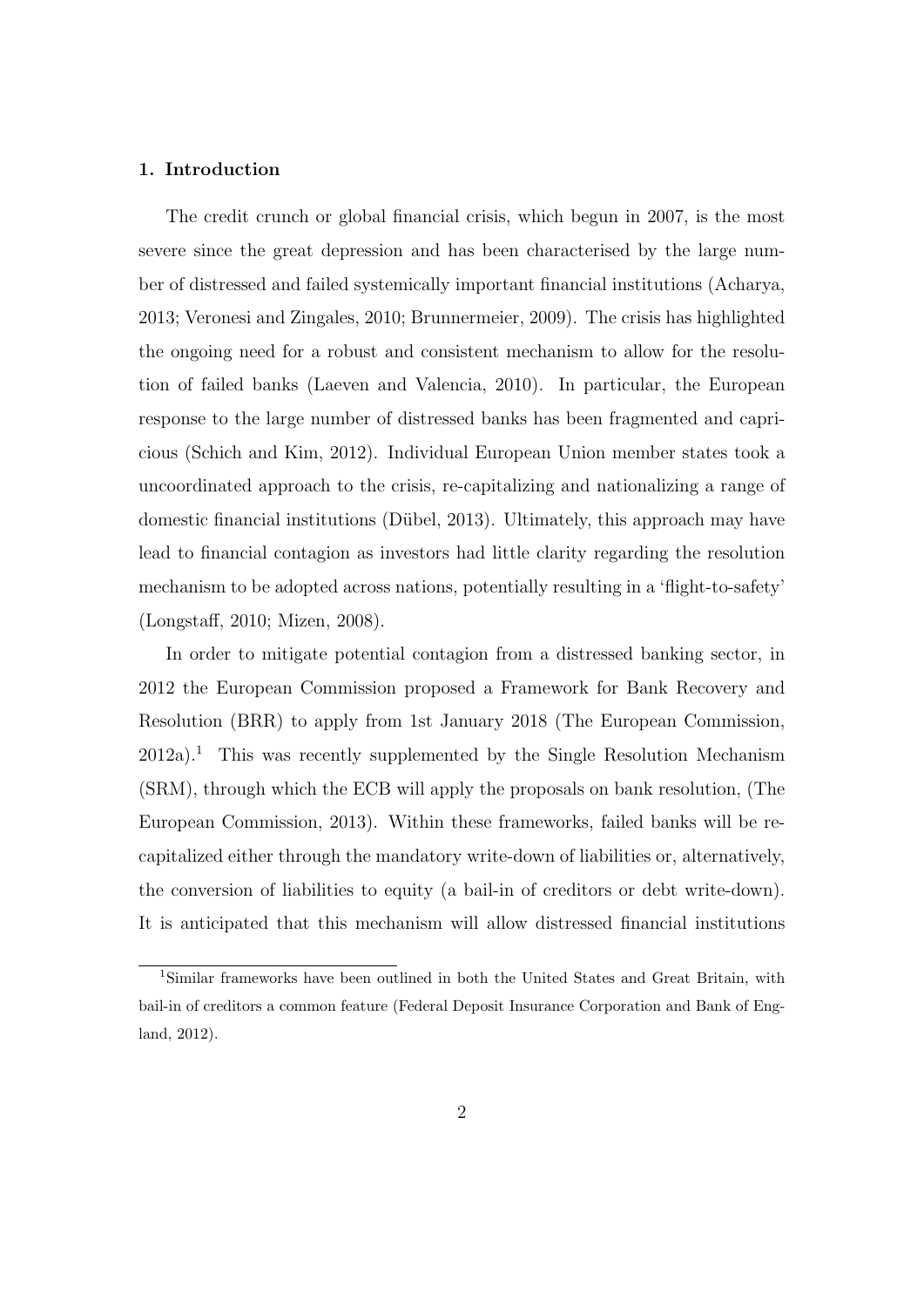to continue as a going concern, while shareholders will be diluted or wiped out. Moreover, the bail-in mechanism would help sever the link between systemically important financial institutions and the sovereign.

As outlined in the BRR, a bail-in would apply to all liabilities not backed by assets or collateral, but not to deposits protected by a deposit guarantee scheme<sup>2</sup>, short-term (inter-bank) lending or client assets. The ordinary allocation of losses and ranking process in the event of insolvency would be followed. Under the framework, equity holders would absorb initial losses in their entirety before any debt claim is subject to write-down. Next, subordinated debt holders would equally share any further losses, followed by senior debt holders. Finally, depositors not protected by a deposit guarantee scheme would absorb losses. A limited number of exempt liability holders have been proposed, including secured liabilities, trade liabilities, covered deposits, certain derivatives and short term debt with a maturity of under one month.

It is important to note that the design of a bail-in differs from contingent capital liabilities such as CoCos which provide for contingent conversion to equity in the case of bank failure (Koziol and Lawrenz,  $2012$ )<sup>3</sup>. These securities are structured and purchased by investors on the basis of possible conversion from debt to equity, with maximum losses equivalent to the notional security face value. A bail-in would result in mandatory conversion with the total write-down level determined

<sup>&</sup>lt;sup>2</sup>While one of the objectives of the resolution and recovery framework is to project depositors, deposit funding of up to  $\in 100,000$  would in practise be recouped using a deposit guarantee scheme. In effect, this results in bail-in for all failed bank depositors, with smaller depositors benefiting from a sovereign guarantee.

<sup>3</sup>Also related is the issuance of subordinated debt by banks. While subordinated debt should be priced to reflect the risk of bank failure, there are mixed views on whether subordinated debt results in market enforced discipline among financial institutions (Sironi, 2003; Flannery and Sorescu, 1996).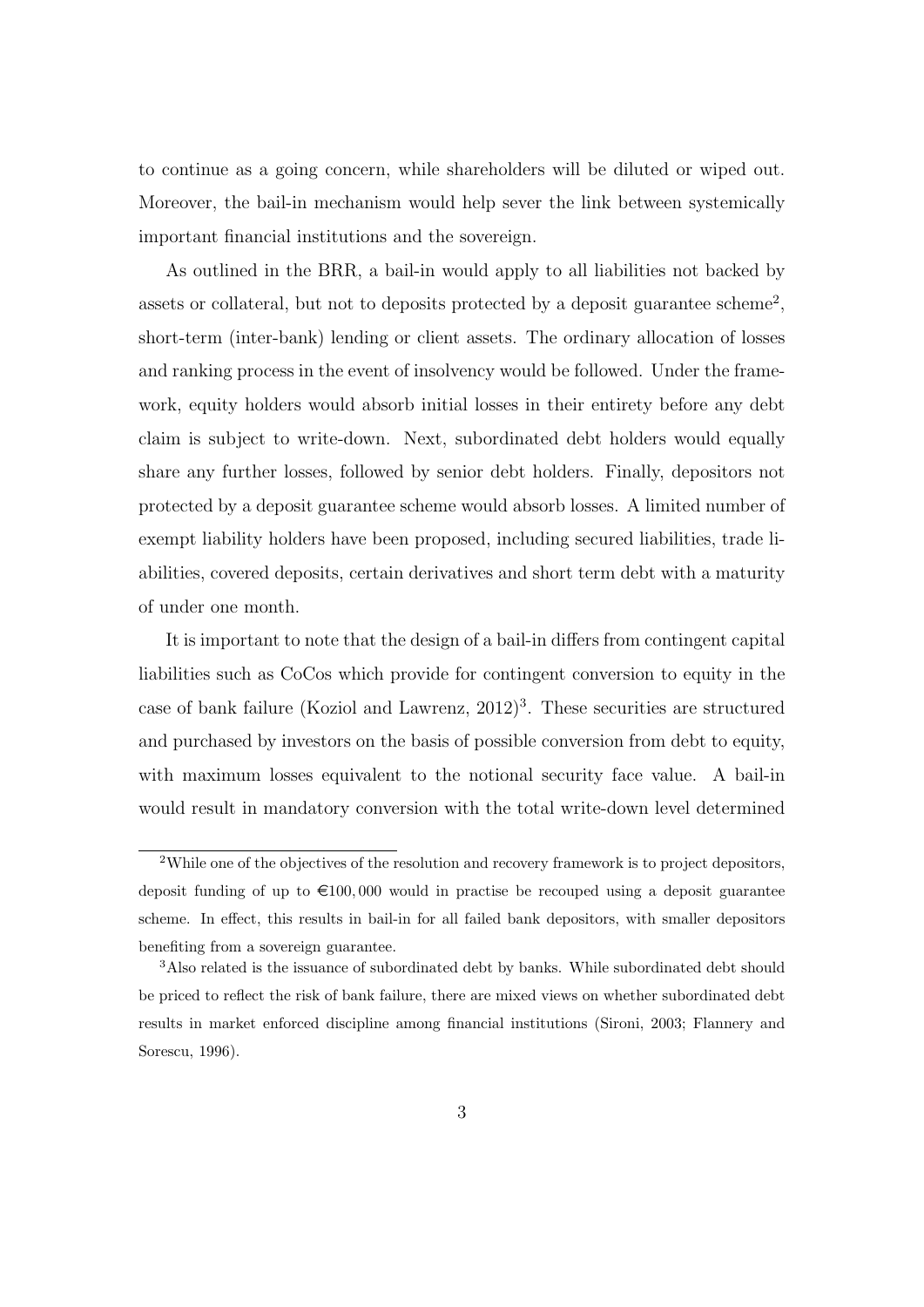by the level of banking losses. However similarities exist, with a conversion trigger required in both cases. In the case of instruments such as CoCos, conversion criteria have tended to be contingent upon bank capital levels deteriorating below a certain level (McDonald, 2013; Glasserman and Nouri, 2012). In contrast, a bail-in is a statutory power allowing authorities to write-down bank liabilities, with specifics regarding the trigger largely undefined at this point.

Future funding costs of financial institutions will likely depend upon the level of anticipated write-downs that might be imposed on creditors. However, little is known regarding the impact of a bail-in on the different liability holders. In this paper, we retrospectively study the proportion of liabilities that authorities would have needed to bail-in to cover losses associated with the global financial crisis. In particular, we measure the magnitude of actual impairment charges experienced by banks after 2007 and apply these to banks that required bail-out. Finally, we perform stress test analysis to help understand the impact of considerably larger losses on creditors in the event of bail-in.

This paper contributes to the debate on the form that future resolution mechanisms will take. The results suggest that the aggregate impairment charges of  $\epsilon$ 534 billion experienced by failed European banks would predominantly have impacted equity and subordinated liabilities under the proposed bail-in framework. Cross-country analysis suggests that senior debt holders would only have incurred losses in Austria, Greece and Ireland, while depositors would not have been bailedin within any of the states examined. Moreover, even under stressed conditions with losses up to 20% of total assets, depositors would not have required bail-in. The findings suggest that a bail-in mechanism that largely impacts subordinated investors would help to reduce the danger of flight-to-safety, in particular limiting the impact of bank-runs by depositors. Further, the bail-in framework should result in the returns associated with bank debt securities being linked to their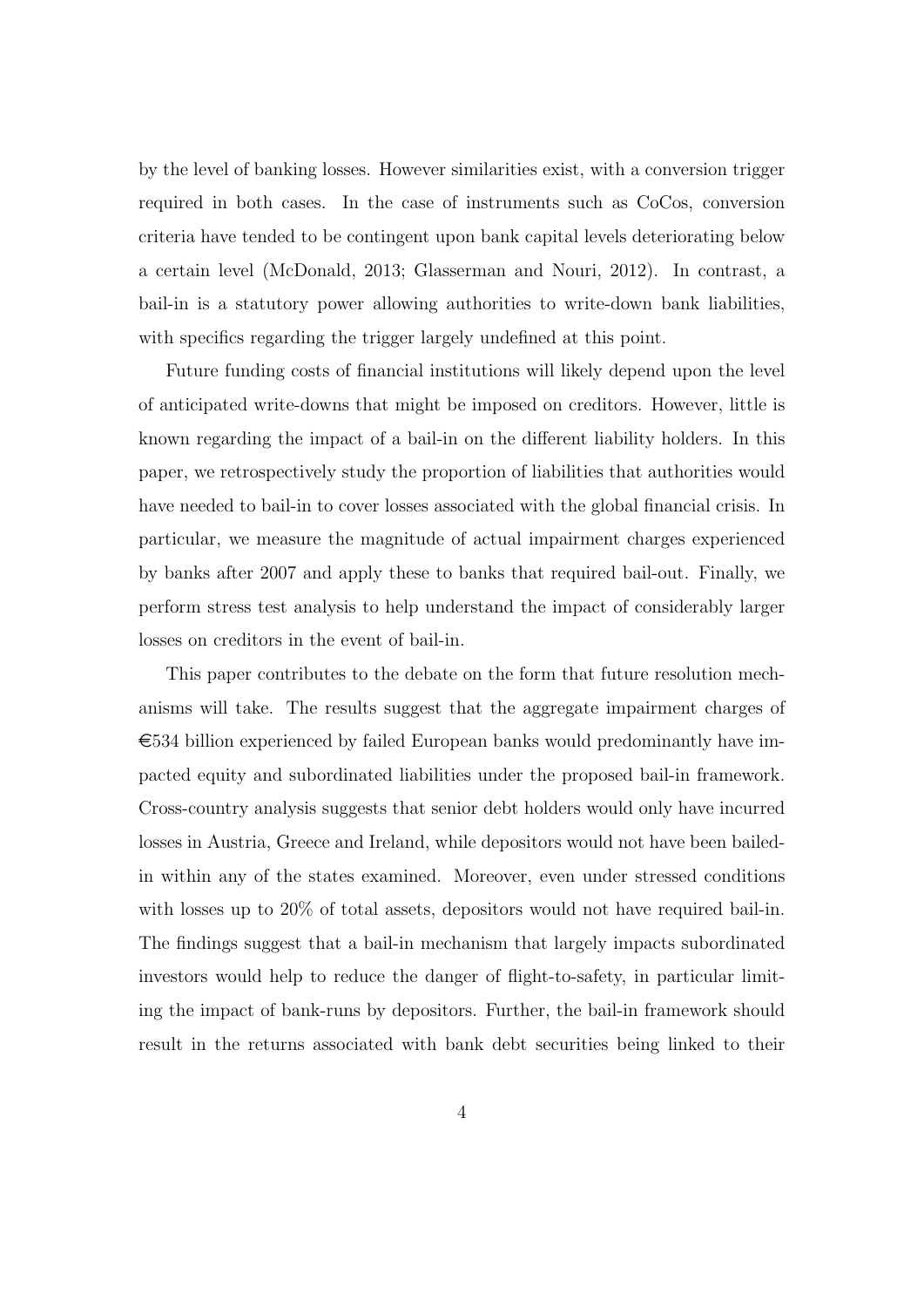explicit risk, perhaps reducing the excessive leverage associated with banks that underperformed during the crisis (Beltratti and Stulz, 2012). Finally, a bail-in mechanism would help to formally cut the links between the sovereign and financial institutions deemed 'too big to fail', by removing the requirement for sovereign bail-out of failed financial institutions.

The paper is organized as follows: Section 2 provides an outline of the European proposals related to resolution and bail-in of financial institutions. Section 3 introduces the data related to failed and surviving European banks, while results from retrospectively applying the bail-in framework to European banks are described in section 4. The bail-in mechanism is discussed and some concluding remarks given in section 5.

## 2. European Proposals on Bank Resolution and Recovery

In order to ensure long term financial stability and reduce the potential cost of future bank failures, the European Commission recently introduced the Framework on Bank Resolution and Recovery (The European Commission, 2012a) and proposed to create a Single Resolution Mechanism (The European Commission, 2013).<sup>4</sup> The resolution of a financial institution is defined as the restructuring of the institution in order to ensure the continuity of its essential functions, preserve financial stability and restore the viability of all or part of that institution (The European Commission, 2012a). Under the framework definition, a bank would

<sup>&</sup>lt;sup>4</sup>This section provides an outline of the BRR and SRM, with particular focus on the bail-in component of each. Considerable further detail on the resolution mechanism proposed may be found in The European Commission (2012a) and The European Commission (2013). Further, the SRM regulation is currently under discussion by the European Commission and the final draft may differ in particulars, especially related to the trigger inducing bail-in. Note: this should not greatly alter the main findings in this paper.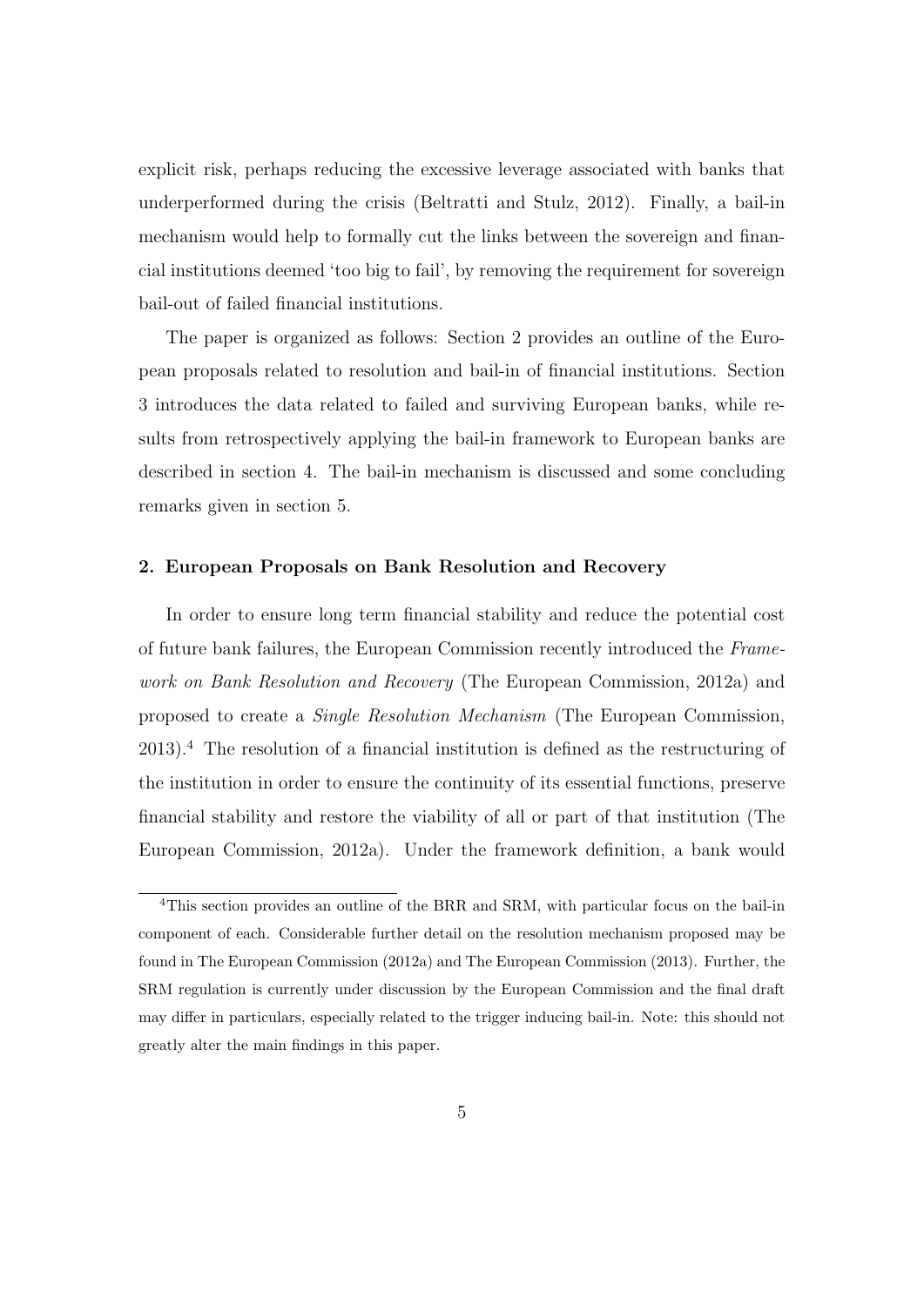become subject to resolution when

- it has reached a point of distress such that there are no realistic prospects of recovery over an appropriate timeframe,
- all other intervention measures have been exhausted, and
- winding up the institution under normal insolvency proceedings would risk prolonged uncertainty or financial instability.

The framework further prescribes a range of resolution tools to be implemented dependent on the circumstances surrounding the difficulties experienced by the particular financial institution, including private sector acquisitions, 'good' and 'bad' banks to hold performing and toxic assets, a bridge bank to hold the assets and liabilities of failed institutions, and finally a bail-in of creditors.

In July 2013, the European Commission subsequently proposed the single resolution mechanism (SRM) as part of the commitment to a single European banking union (the single supervisory mechanism<sup>5</sup>). The SRM will apply the single rulebook on bank resolution proposed in the European framework on bank resolution and recovery, (The European Commission, 2013). The SRM sets out in detail the order of priority in case of write downs or conversion to equity and the assessment of the amount by which liabilities need to be converted. The decision on when to recommend the resolution of a bank to the European Commission lies with a resolution board, made up of executive and deputy directors, representatives appointed by the Commission and ECB, together with members appointed

<sup>&</sup>lt;sup>5</sup>The single supervisory mechanism will transfer all responsibilities for the prudential supervision and authorisation of financial institutions to the European Central Bank. Full agreement on the details surrounding the single supervisory mechanism is scheduled to be finalised by the European Parliament before the end of 2013.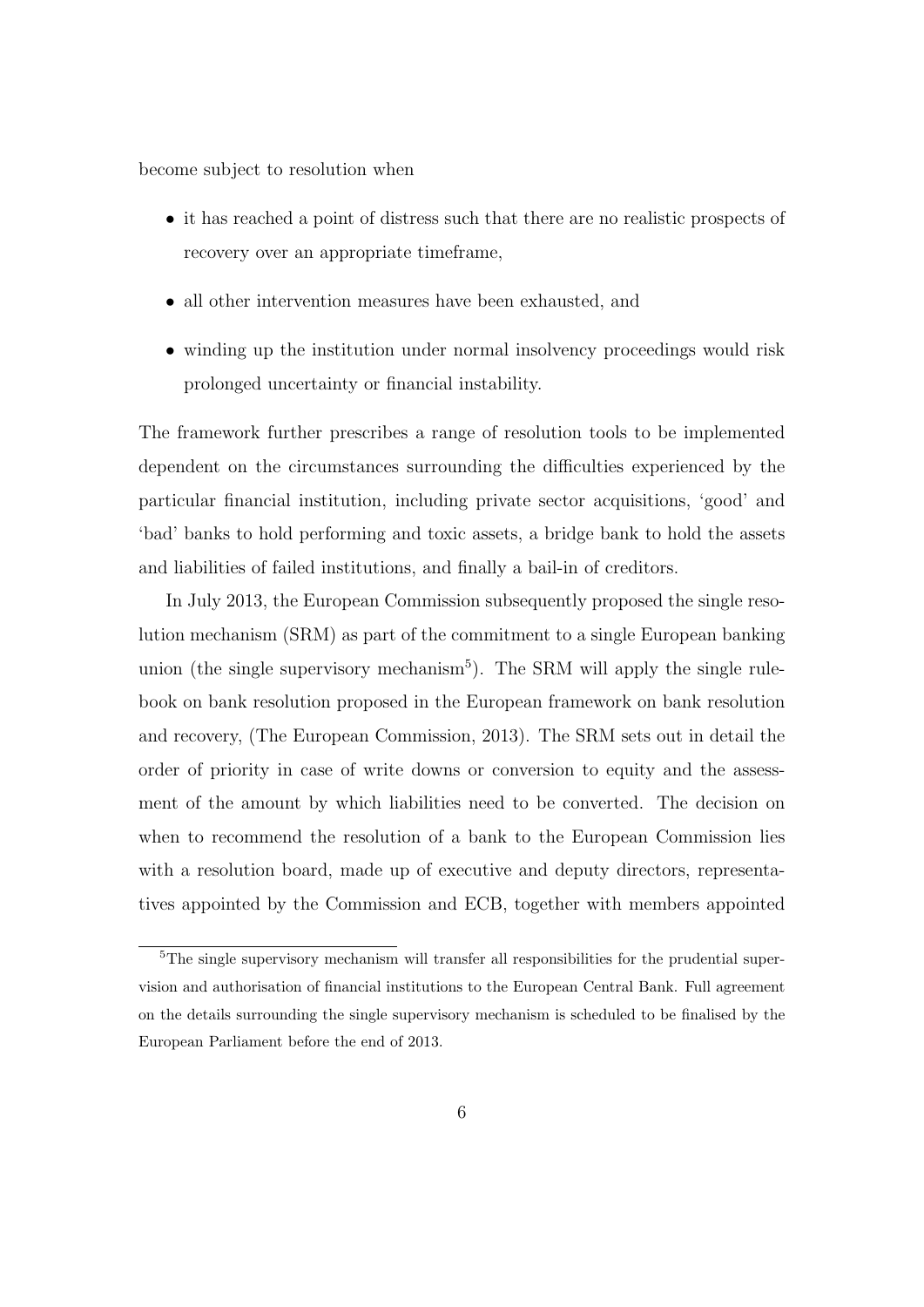by individual European member states. The SRM will be able to draw on a resolution fund, funded by contributions from the banking sector and replacing national resolution funds, in the exceptional event that additional resources are required. Banks will be required to hold minimum required eligible liabilities, determined based on an institutions size, risk and business model, to mitigate the possibility of depositor bail-in.

Details on the procedure for placing a bank into resolution under the SRM are presently being finalised. The most recent draft regulation<sup>6</sup> states that the procedure begins with an assessment by the ECB that (i) a bank is failing or likely to fail (Article 16.2a), and (ii) there is no reasonable prospect that any supervisory or private action would prevent its failure within a reasonable time-frame (Article 16.2b). Should an institution be found to be in violation of this assessment, the finding is communicated to the European Commission and the single resolution board (Article 16.1). Conditions under which a bank may be pronounced as failing or likely to fail are listed in Article 16.3: where the bank is in breach of requirements for authorisation (insufficient capital); its net worth is negative; it is or will soon be unable to repay its debts; or there is a need for extraordinary public support.<sup>7</sup> The regulation then requires that these facts are verified by the single resolution board and reported to the European Commission. The Commission will then make the final decision on whether to adopt the resolution recommendations.

The single resolution board will draw up a resolution scheme, one component of which may require the use of bail-in. The resolution scheme will determine the

<sup>&</sup>lt;sup>6</sup>Our synopsis is based on the presidency compromise text issued on November  $4^{th}$  2013, document 15503/13.

<sup>7</sup>While the conditions stated define the general circumstances for bank failure, they do not prescribe specific triggers to instigate a resolution process. These might include quantitative measures such as equity capital or liquidity deteriorating below a pre-determined level.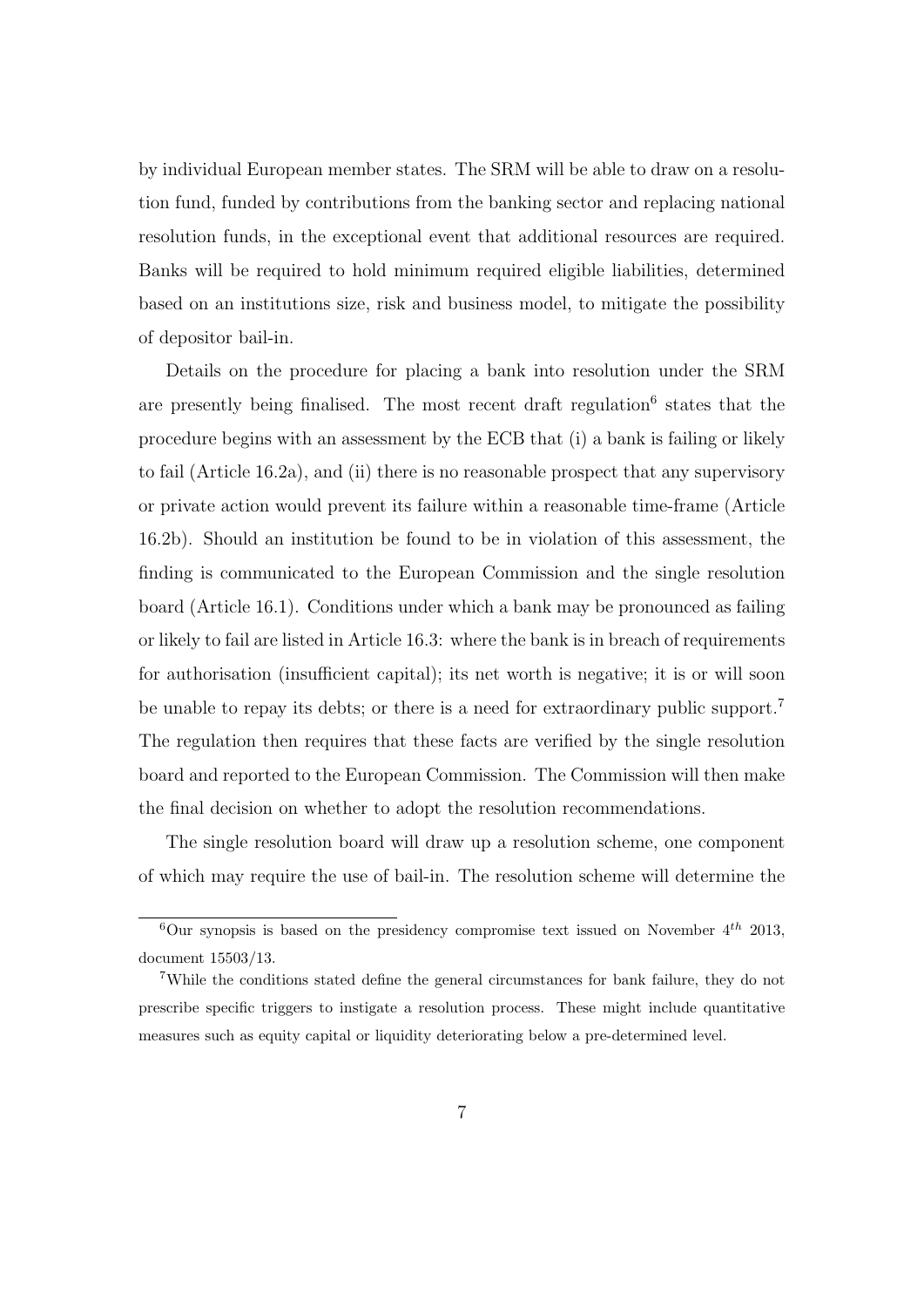amount by which eligible liabilities will be reduced or converted to equity. The pecking order for bail-in adopted in the BRR is followed in the SRM regulation (Article 15): Common Tier 1 Equity, Additional Tier 1 and Tier 2 capital, subordinated debt, unsecured debt, unsecured claims and finally uncovered deposits, and the deposit guarantee scheme in lieu of guaranteed depositors which are excluded.

### 3. Data and Bank Failures

In order to retrospectively assess the impact of bank resolution through bail-in on European banks, we first identified which banks suffered distress during the crisis and the resulting bail-out mechanism applied. Without an explicit definition of the trigger for bail-in, the timing of an actual sovereign bail-out is a reasonable proxy for our retrospective analysis. However, it is worth noting that as further details on the bail-in framework are worked out, a more considered bail-in trigger may emerge.

In this study, banks are divided into three groupings: Nationalized banks, which were fully nationalized by the state, re-capitalized banks, which received either preferred or ordinary share capital from government sources and surviving banks, which required no state support in the form of capital injection.<sup>8</sup> Information relating to the bail-out status of different financial institutions was obtained from a variety of sources, (Molyneux et al., 2011; Altunbas et al., 2011; Laeven and Valencia, 2010; Petrovic and Tutsch, 2009; Goddard et al., 2009). In total 15 European banks were identified as nationalized, 66 as re-capitalized by the sovereign and 691 required no sovereign support. The cross-country breakdown is given in

<sup>8</sup>Surviving banks may have received support in other ways such as covered bond issuance, where the sovereign guaranteed bond issuance. Given the prevalence of this mechanism in Europe throughout the crisis, these institutions have not been considered as failed for the purposes of this study.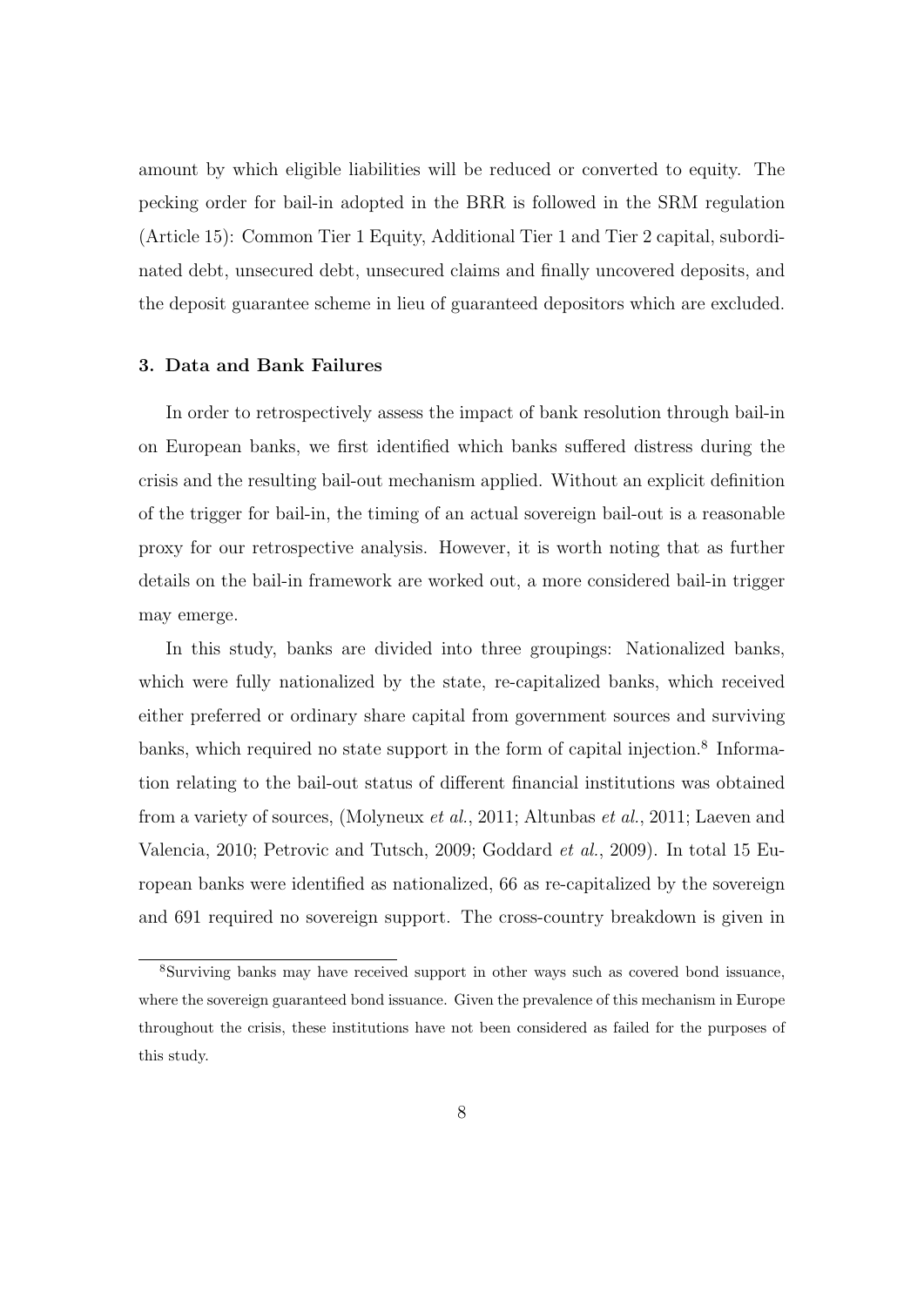table 1. The majority of nationalized banks were in Ireland and Great Britain, while re-capitalization occurred across a wide range of countries.

Fundamental accounting related data for European banks was obtained from Bankscope. The data has been standardized, corresponds to IFRS accounting regulations and all data has been converted into a common Euro currency at the appropriate time synchronized exchange rate. A range of filters are used to ensure no double counting of banks due to subsidiaries. Where possible, the bank holding company was studied to avoid double counting. Consolidated bank accounting data was used throughout. Balance sheet information for individual banks was sourced from Bankscope and aggregated at country, failure status and overall European level in the following analysis.<sup>9</sup>

## 4. Empirical Results

To retrospectively estimate the impact of bail-in on European bank investors during the global financial crisis, we first take the distribution of failed versus surviving banks in table 1 and calculate their subsequent impairment charges. Total realized impairment charges for each classification (eg. re-capitalized) were identified by summing loan write-downs, non-recurring expenses (once off expenses inclusive of losses on credit derivatives such as CDOs) and security impairments from 2008 to 2012. While further related losses may be realized in the future, this is likely the best estimate of impairment charges currently available. Note that this measure does not contain additional losses that may be realized by special purpose vehicles set up by sovereign states to hold impaired bank assets. However, as a robustness check against underestimation of impairments, we further stress-test the bail-in mechanism for considerably greater losses than those realized during

<sup>9</sup>Further analysis at a individual bank level was also carried out with consistent results. Details are not provided for brevity but are available on request from the authors.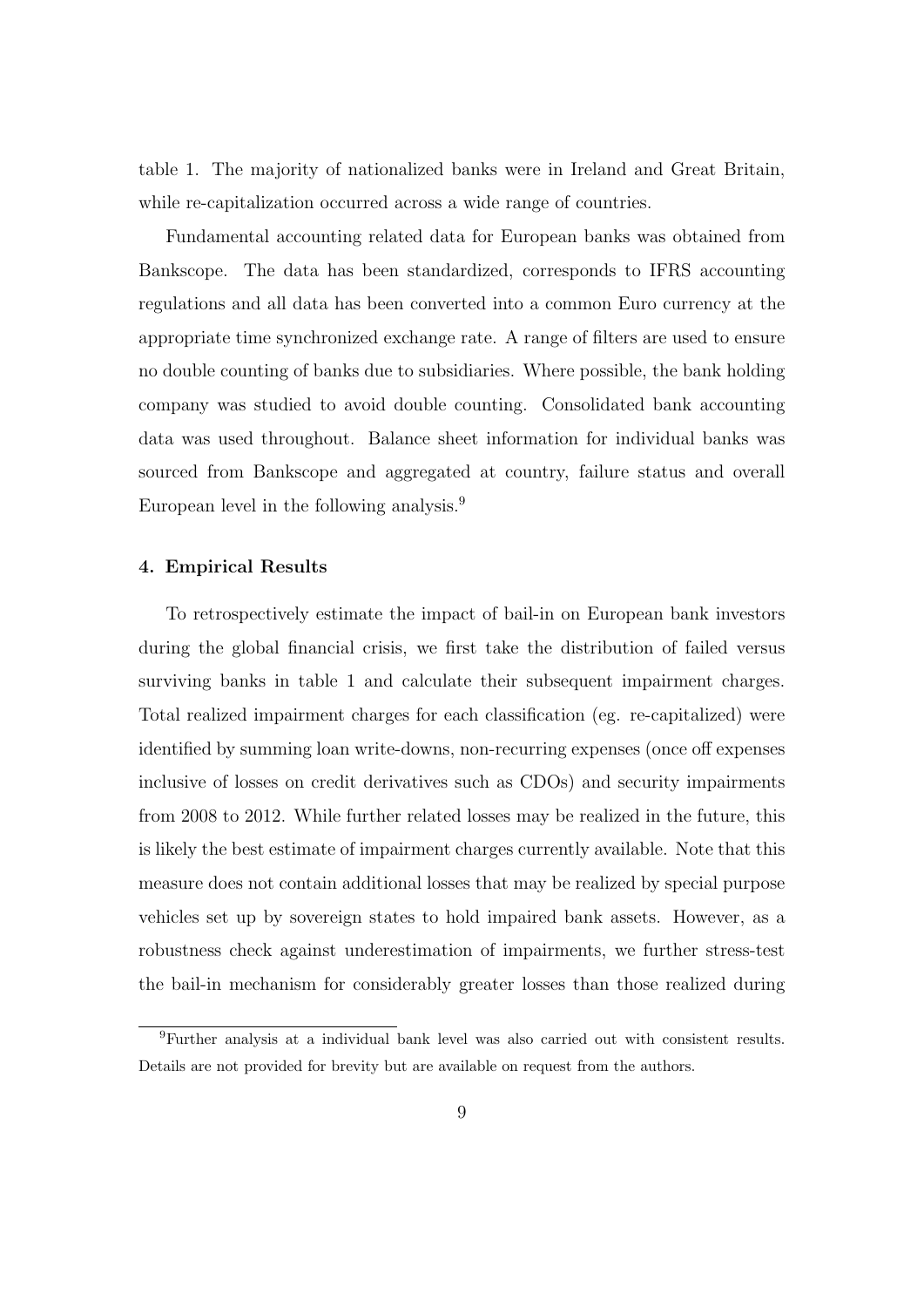the credit crunch.

Total realized European bank impairment charges between 2008 and 2012 are estimated as  $\epsilon$ 940 billion. Of this total, 43.1% can be attributed to the 691 surviving banks. The remaining 56.9% or  $\epsilon$ 535 billion is associated with the 81 banks that were nationalized or required re-capitalization. Considering individual countries, the largest total impairments for failed banks were experienced in Great Britain, followed by Germany and Ireland. In terms of banks that survived without government assistance, Spanish, British and Italian banks accounted for the majority of losses.

## [Table 1 about here.]

As the bail-in mechanism would apply to all unsecured bank liabilities, it is important to gain insight into the funding sources utilized by European banks in the lead up to the global financial crisis. Table 2 details the aggregate funding proportions for the European banks studied at year-end 2006 and 2007.<sup>10</sup> As funding choices in 2007 may have been impacted by the global financial crisis, we focus on 2006 funding here. Considering all banks, customer deposits accounted for 35.2% of funding, bank deposits 15.7% and equity 4.5%. Long term bank debt accounted for 18.9% of total funding, the majority of which was senior bank debt. Finally, other liabilities, inclusive of derivatives, non-interest liabilities, repos and trading liabilities accounted for 25.5% of liabilities in 2006.

## [Table 2 about here.]

Contrasting failed versus surviving banks, some differential characteristics are evident. The level of equity funding used by nationalized banks (2.9%) and re-

 $10$ While differences in funding between 2006 and 2007 can be observed, little quantitative difference exists between 2006 and previous years. Results not shown for brevity, but are available from the authors.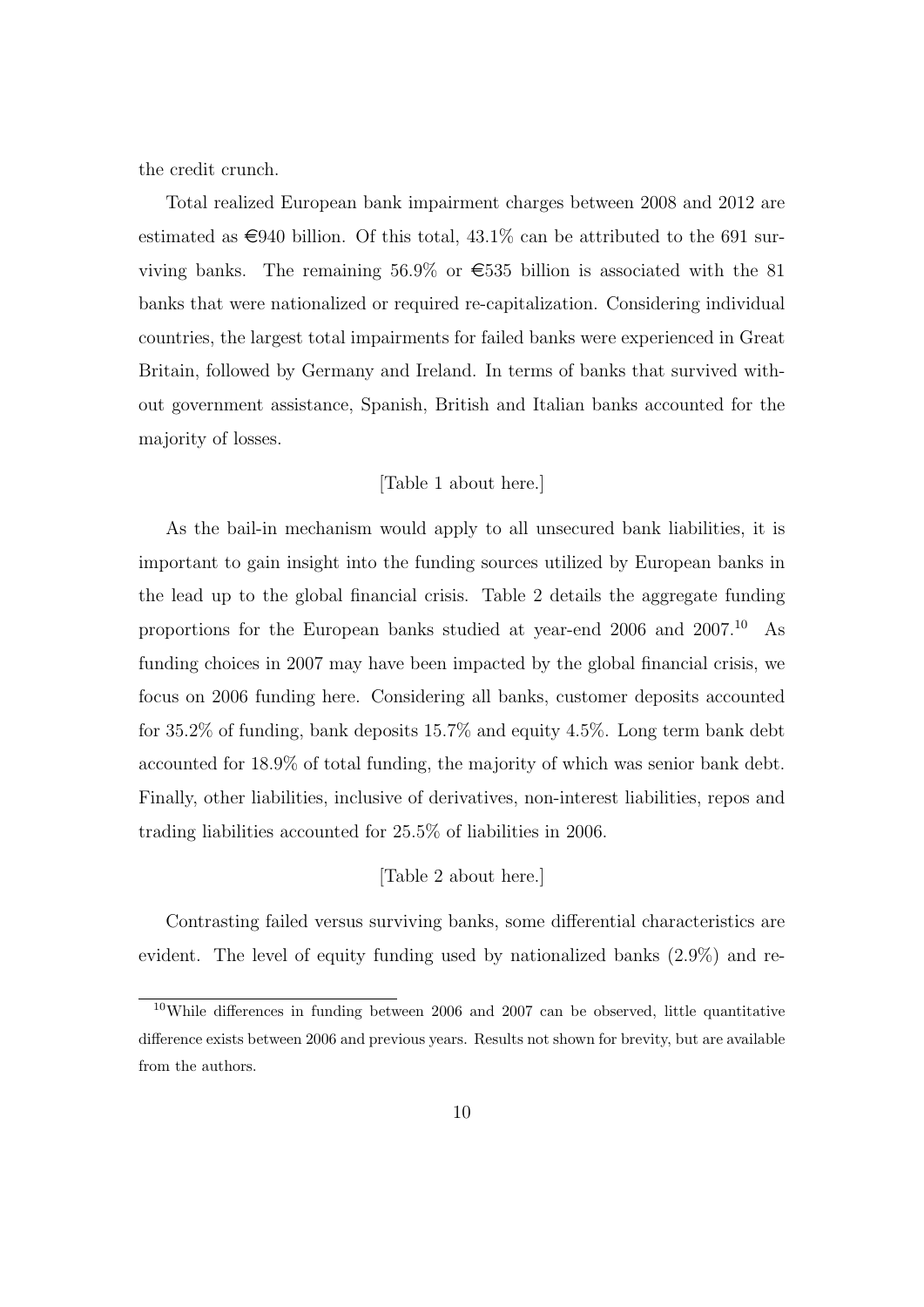capitalized banks (4.2%) was noticeably lower than that found for surviving banks (5.0%). Since regulatory capital is determined relative to risk weighted assets, this suggests that failed banks reported assets with lower risk levels than surviving banks.<sup>11</sup> Considering the mix of depository and long-term funding, banks that were subsequently nationalized are shown to have largely depended on long-term debt funding, in contrast to other banks. In particular, the proportion of long-term debt for nationalized banks was 40.8%, compared to a base case of 18.9%. Given this higher dependence on long-term funding, these banks were potentially more susceptible to liquidity problems. However, in the context of the bail-in mechanism proposed by the European Commission, the higher levels of debt funding imply a lower risk of depositor bail-in with losses experienced first by debt holders.

Having gained some insight into the level of bank losses associated with the crisis and the funding structure adopted by European banks, we now retrospectively examine the impact of the proposed European bail-in mechanism on bank creditors, given in table 3. To this end, we apply the BRR to the 81 European banks deemed as having failed. We measure the proportion of total bank liabilities that would have been bailed-in to cover realized bank losses. In addition, we break out the allocation of bail-in losses among the different capital providers in order of seniority. In each case, realized impairment charges from 2008−2012 are measured as a proportion of aggregate  $2006$  bank liabilities.<sup>12</sup>

Considering first the aggregate bail-in impact on failed European banks, we

 $11$ This observation is based on the fact that all failed European banks met the minimum regulatory risk weighted tier 1 capital ratio in 2006.

<sup>12</sup>As noted above, balance sheets of certain banks may reflect credit crunch losses by 2007. For instance, Northern Rock received liquidity support from the Bank of England in September 2007. However, our results are qualitatively similar using 2007 balance sheets and are available upon request.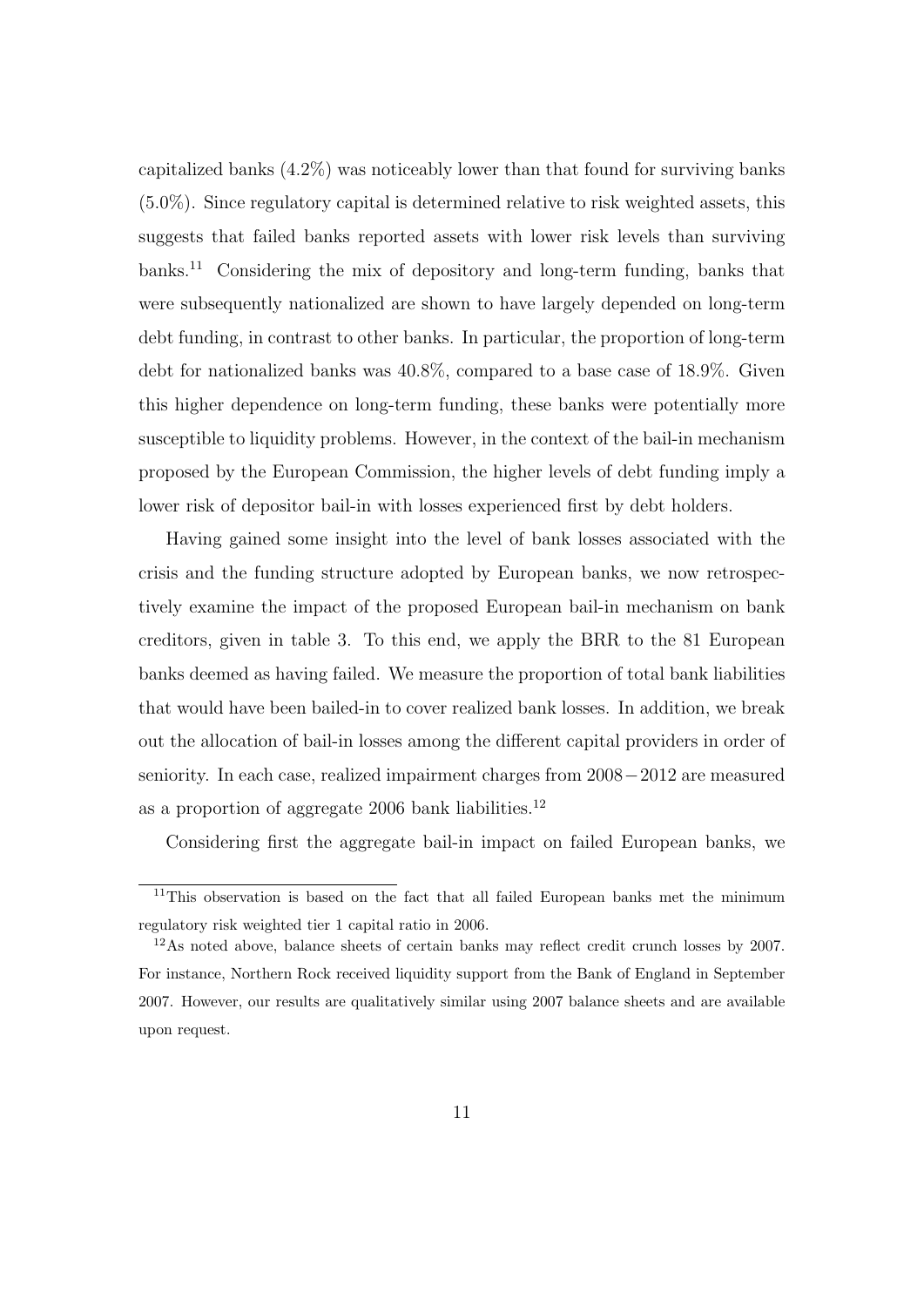note differing consequences for the various creditors in table 3. For recapitalized banks, only equity holders would have been bailed-in to cover losses. In contrast nationalized banks would, on aggregate, have required bail-in of all equity and subordinated debt holders, and 6.9% of senior debt holders to cover realized impairments. These results suggest that the extreme losses sustained by banks during the global financial crisis would have predominantly resulted in losses for equity and subordinated debt holders in European banks.<sup>13</sup> However, the picture is not quite so straightforward when individual nations are considered.

## [Table 3 about here.]

Table 3 also retrospectively considers the impact of a bail-in on banking investors across the range of European countries considered. While equity holders would have been the predominate losers in the majority of countries, subordinated debt holders would also have encountered losses in Austria (100% for nationalized banks), Germany (100% for both recapitalized and nationalized banks), Great Britain (75.5% for recapitalized banks), Greece (100%), Ireland (100%) and Portugal (50%). Senior debt holders would have encountered small losses in Germany and Austria, while large write-downs would have been required in Greece (77.8%) and Ireland (24.6% for nationalized banks, 64.5% for recapitalized). On aggregate, the largest losses would have been felt by investors in Irish and Greek banks, accounting for up to 23.3% of total balance sheet liabilities.

The analysis so far suggests that a bail-in of creditors would not have resulted in outright decimation for bank investors. A stress-test analysis is now performed to understand the impact of further losses, due either to underestimation of re-

 $13$ Dübel (2013) also finds that senior debt holders were bailed-in in isolated cases, for a study of a small number of European banks. Moreover, evidence is given that the level of bail-in was closely related to the delay involved in resolving an institution.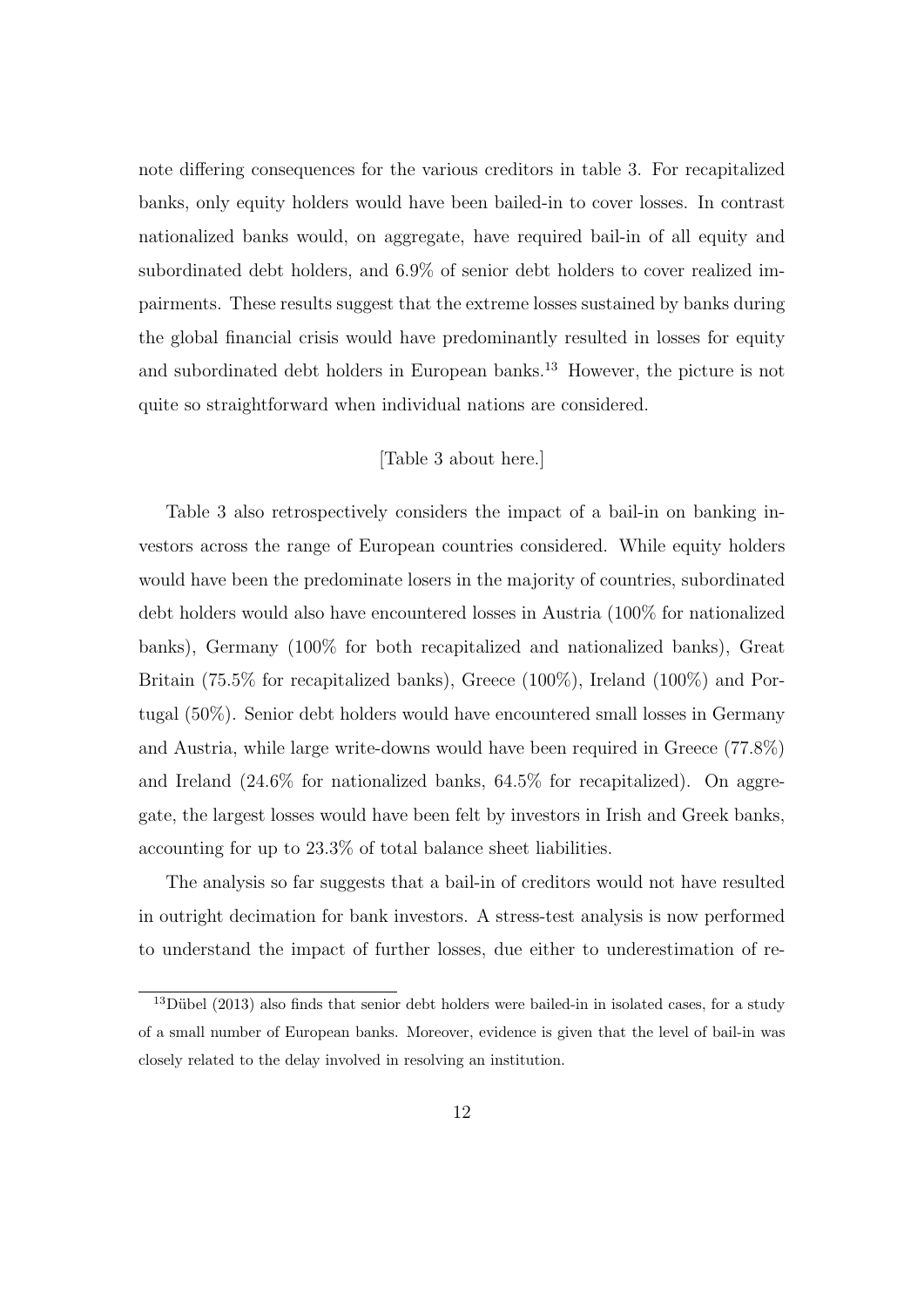alized losses resulting from the credit crunch or the possibility of a more severe financial crisis. Table 4 details the aggregate impact on various investors of the actual realized losses calculated for European banks, in addition to larger losses amounting to 10% and 20% of total assets. In both stress-test cases, equity and subordinated debt investors would have experienced full write-down for both nationalized and recapitalized institutions. The outcome for senior debt write-downs varies for nationalized and re-capitalized institutions. As shown earlier, nationalized banks tended to be heavily funded using long term debt, in particular senior debt. This preponderance of senior debt would result in lower required write-down proportions. In contrast, re-capitalized banks had greater dependence on deposits resulting in large proportional write-downs for senior debt holders. However, even with 20% losses, amounting to  $500\%^{14}$  of the actual realized losses from the global financial crisis, depositors would not have been bailed-in.

## [Table 4 about here.]

One major difficulty in developing an efficient bail-in mechanism is the danger of contagion from bail-in of a single institution, due to other financial institutions outstanding debt of the failed institution.<sup>15</sup> Zhou *et al.* (2012) suggest that an incorrectly structured bail-in mechanism may have the impact of shifting risk to other parts of the financial sector. 17% of Euro area bank debt was purchased by other financial institutions in 2010, while insurance companies hold between  $20\%$  and  $30\%$  of their investment portfolios in bank debt<sup>16</sup>, (Zhou *et al.*, 2012). Our stress-test findings for nationalized and recapitalized European banks suggest

 $14$ This is calculated as the level of stress test losses over the actual losses for recapitalized banks,  $20\%/4.0\% = 500\%$ .

<sup>15</sup>We are grateful to an anonymous referee for pointing out this obstacle.

<sup>&</sup>lt;sup>16</sup>While the impact of contagion from a bail-in on insurance companies would be significant, measuring the magnitude of this impact is outside the scope of this paper.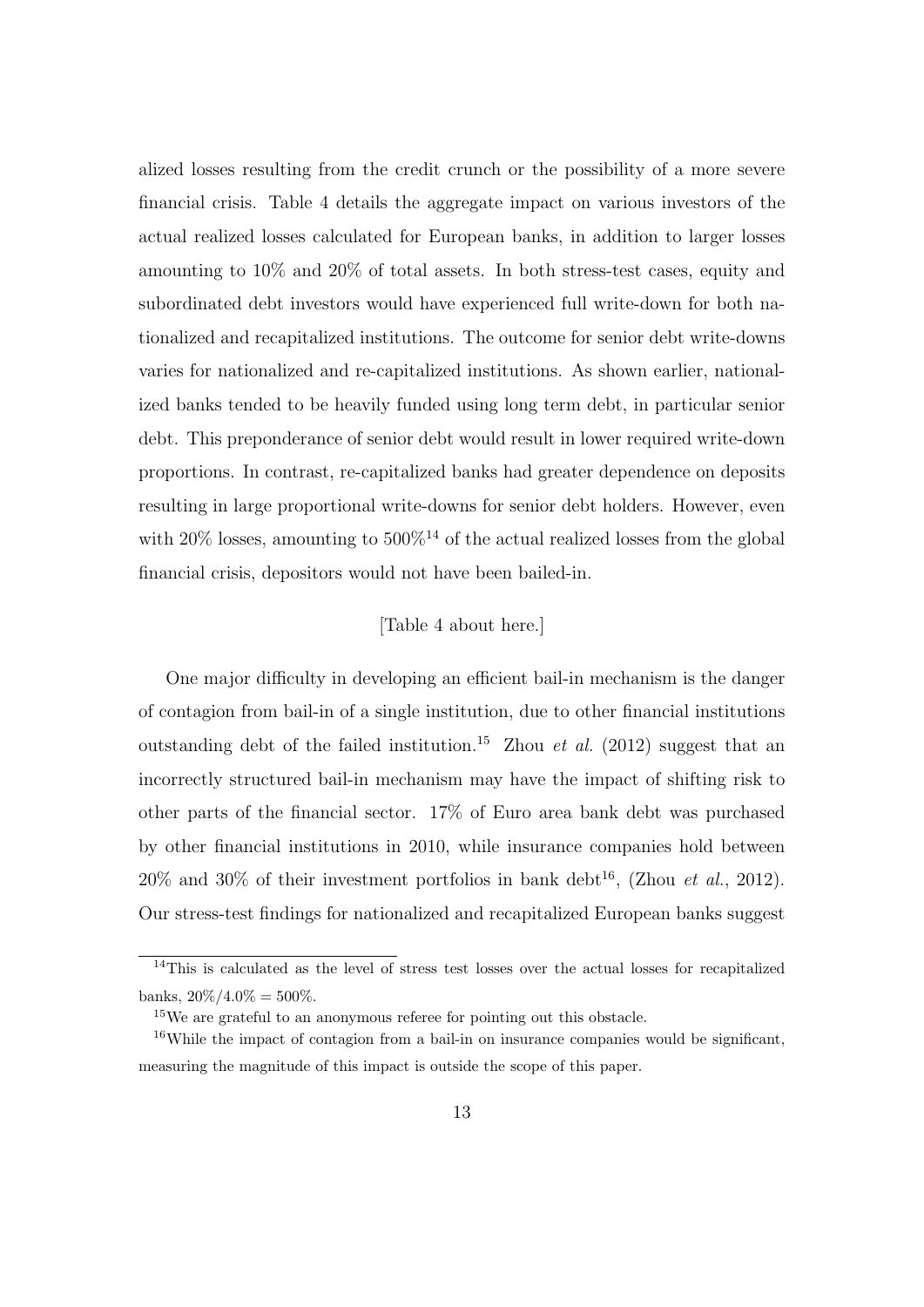that in the case of 20% losses, consistent with the proportion of bank debt held by other banks, depositors would not have required bail-in on aggregate. As these losses would not just be limited to failed or recapitalized banks, we further stresstest surviving banks to a level of 20% losses. In this extreme scenario, with all banks requiring writedowns to a level of 20% of total assets, equity and subordinated debt holders would have been fully written down, while 77% of senior debt would have been bailed-in. Even in this case of widespread losses across European banks, perhaps a consequence of contagion, depositors would not on aggregate have required bail-in across failed or surviving banks.

These stress test results are suggestive of a large potential impact on bank funding costs, given the reality of heavy losses for debt and equity investors in the face of severe future banking crises. Moreover, they support the idea of the larger capital base in the Basel III proposals and the introduction of hybrid and contingent capital as an additional buffer against asset risks.

#### 5. Discussion and Conclusions

The vast repercussions for sovereign balance sheets from the global financial crisis has led authorities to seek ways to remove the implicit link between the financial system and the sovereign. As part of a wider framework on bank resolution, the European Commission have proposed bail-in of banking investors in the context of future banking crises. By imposing losses on the creditors of financial institutions, the impact on public finances from banking distress should be substantially reduced. Moreover, the explicit statement of intent regarding creditor write-downs should have a positive impact on the debt issuance of sovereign states in the short term, important in the context of peripheral Europen states.

The results detailed, in particular those outlining stress-test analysis, suggest that aggregate bank borrowing costs for financial institutions would likely rise in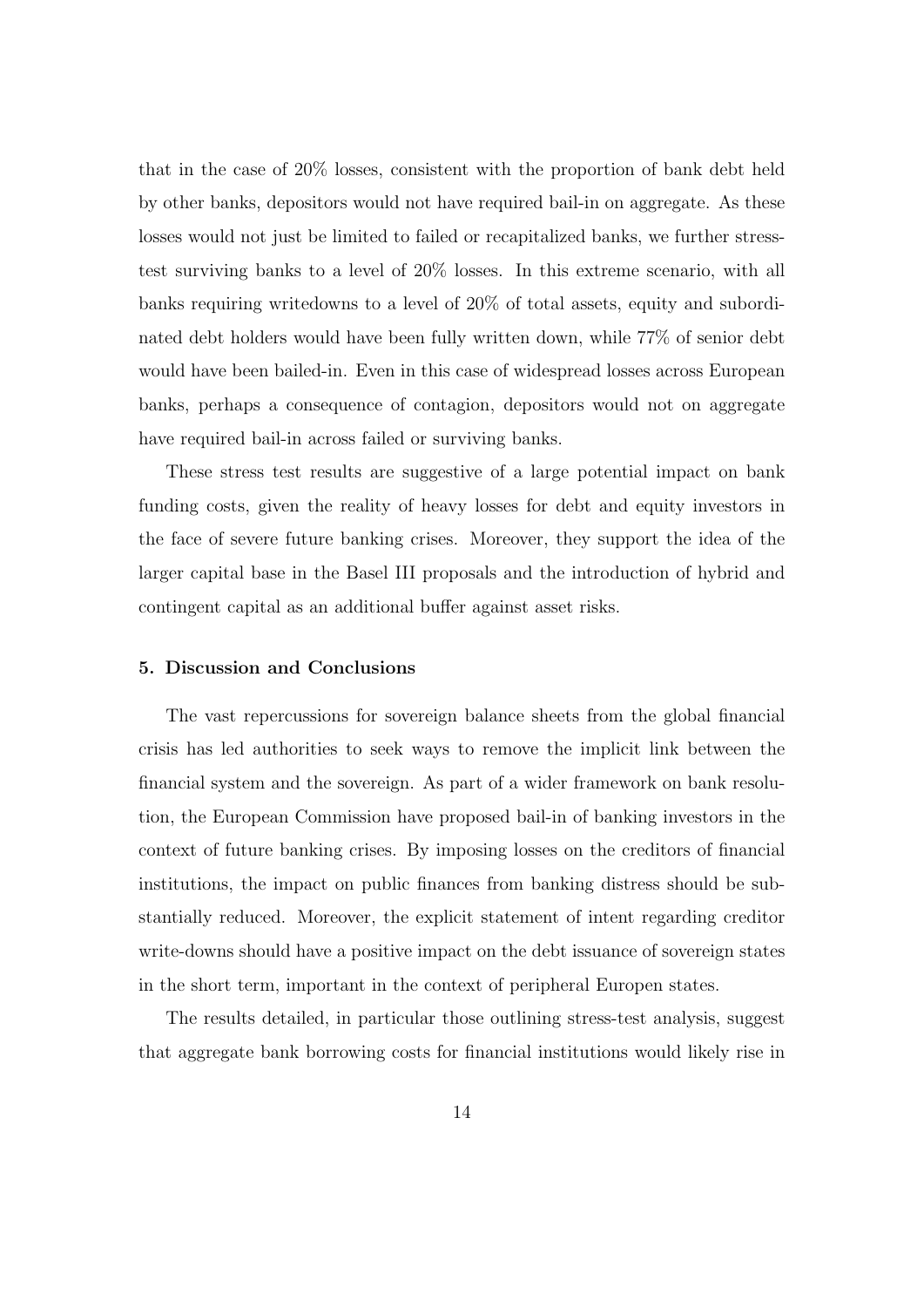the face of potentially large bail-in write-downs. In keeping with previous findings linking bank risk and subordinated debt yields, (Sironi, 2003; Flannery and Sorescu, 1996), investors are likely to weigh up the likelihood of an investment in a financial institution being subject to mandatory write-down and expect a return commensurate with these risks. Given the link between bank performance and leverage throughout the global financial crisis, (Beltratti and Stulz, 2012), this would have the effect of forcing banks to have less leveraged balance sheets, more appropriate to the riskiness of their asset portfolios.<sup>17</sup>

The current draft SRM regulation requires banks to hold a minimum level of 'bail-inable' assets. This may necessitate an alteration in individual bank capital structures in order to meet these requirements. Zhou *et al.* (2012) raises the concern that banks may decide to shift their borrowings towards short-term and secured financing under the bail-in proposal. A shift in bank borrowing towards short-term, bail-in exempt securities could be counter-productive, actually adding to the dangers of financial contagion. However, the proposal to ensure banks hold a minimum quantity of 'bail-inable' securities should mitigate this concern.

A variety of potential shortfalls surrounding the proposed European bail-in mechanism have been highlighted. For a large systemically important financial institution which is globally active, domestic European bail-in laws would not necessarily be recognised in other jurisdictions, which might result in ambiguity as to which assets could be bailed-in, (Gleeson, 2012). In addition, countries which are early adopters of a bail-in mechanism might disadvantage their financial

<sup>&</sup>lt;sup>17</sup>Bank management have noted that increased levels of equity capital would have an adverse effect on the ability of banks to lend, a theory that has been strongly criticized, (Admati et al., 2010). Further, under certain circumstances high leverage may actually have a positive effect on banks via socially useful liquidity creation to financially constrained firms and households (DeAngelo and Stulz, 2013).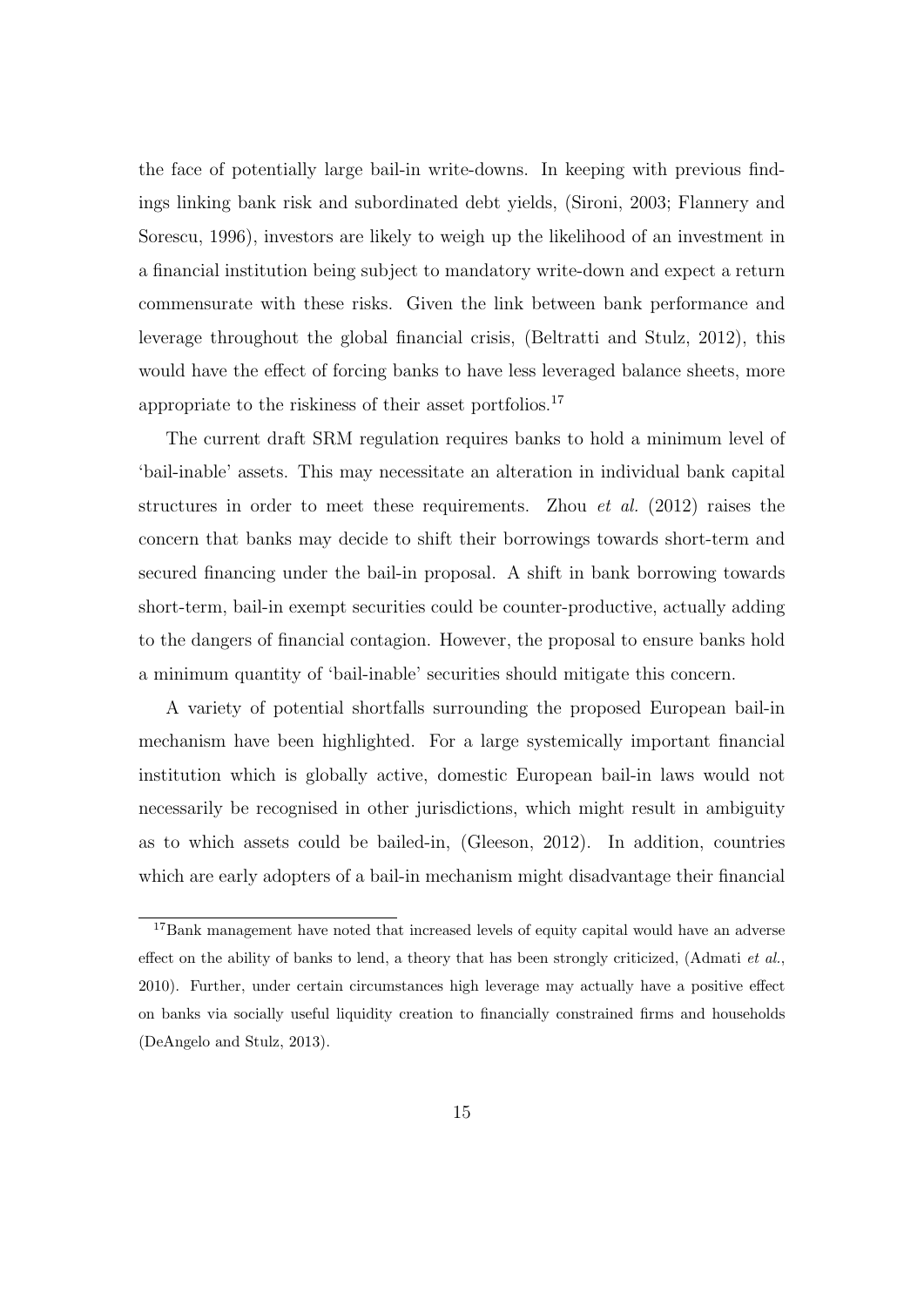institutions in terms of higher costs of funding, (Schich and Kim, 2012). Moreover, the resolution process as currently proposed is a cumbersome process requiring approval from a variety of parties, potentially slowing the process and creating uncertainty surrounding an institution. The exact treatment under bail-in of other liabilities such as repos, derivatives and trading liabilities (which account for a large proportion of balance sheet liabilities, table 2) is currently unclear, adding potential ambiguity to the bail-in process.

Another major concern with the proposed resolution process and the associated bail-in mechanism is the ambiguity regarding the trigger resulting in resolution.<sup>18</sup> While the SRM details general conditions under which banks would be deemed to have failed, an explicit indicator regarding what constitutes a bank failure would benefit both regulators and bank investors. Indeed without explicit quantitative clarity on the trigger for creditor write-downs, investors may require a risk premium in compensation. Linking the trigger to the leverage ratio or tier one capital is one method that has been applied for contingent capital (Glasserman and Nouri, 2012). However, a range of market based measures linking the trigger to equity levels in addition to yields on long-term debt may be appropriate in the case of bail-in (Sundaresan and Wang, 2013). This would allow debt investors to explicitly determine the risk of bail-in from market related borrow costs. It is important to note that the establishment of a bail-in framework for failed banks does not preclude the introduction of contingent convertible instruments as a means of bank funding. In fact, our analysis suggests that the introduction of an extra layer of hybrid capital would act as a buffer for senior claims, altering the impact of a

<sup>&</sup>lt;sup>18</sup>The ECB, in its role in the single supervisory mechanism, seems to be cognizant of this poential issue. Mario Draghi, President of the ECB, stated during his opening speech at the European Banking Congress "The key to an effective resolution regime is that it creates legal certainty, consistency and predictability, thus helping to avoid ad-hoc solutions".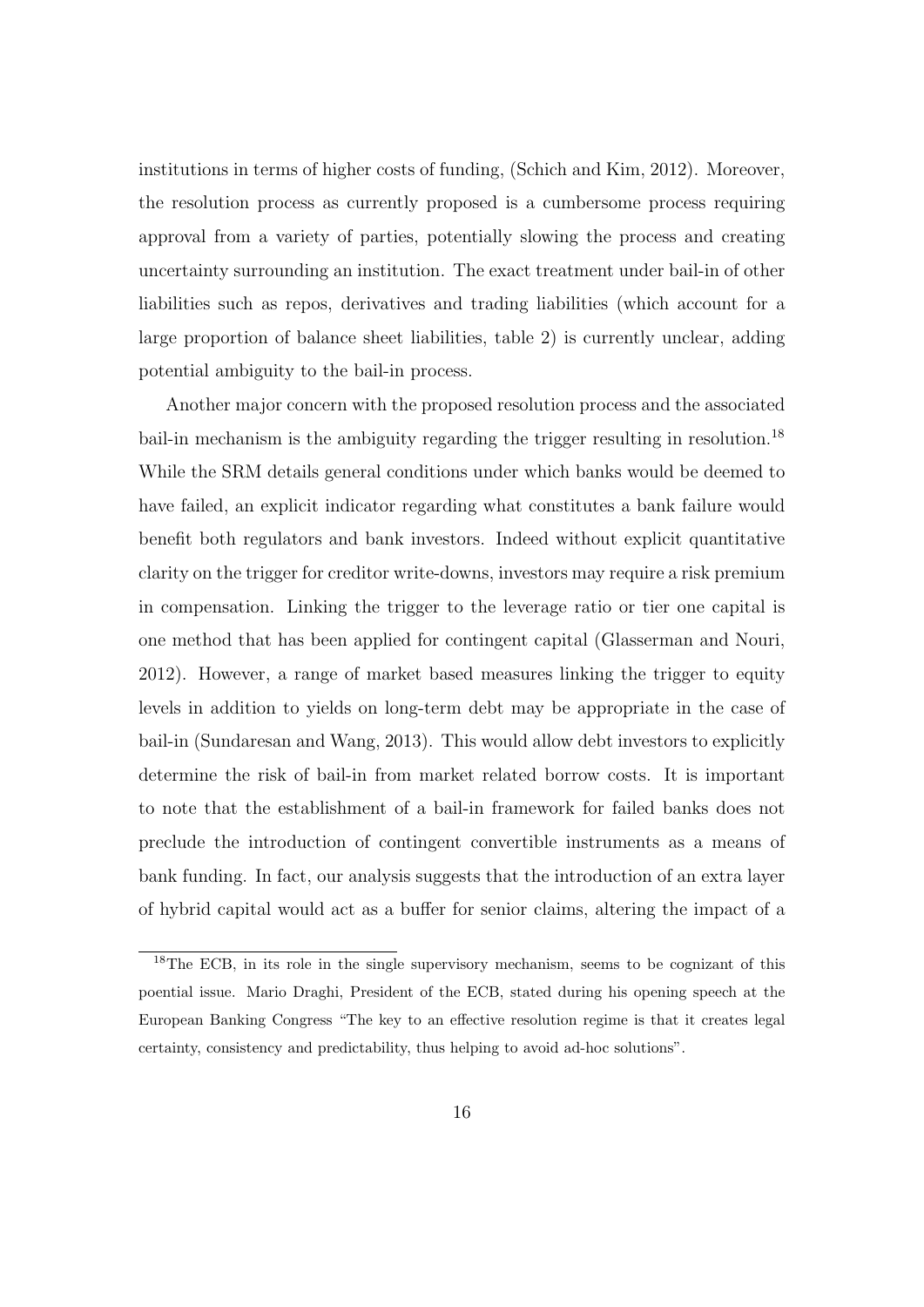bail-in framework on higher ranked securities. Finally, a pre-insolvency resolution trigger would allow for a prompt and effective reaction to bank distress, potentially reducing the overall cost to investors and society, (Zhou *et al.*, 2012). There are, however, also dangers associated with a pre-insolvency trigger, with potential for unnecessary bail-in.

Introduction of a European bail-in mechanism may alter the intrinsic funding costs faced by European banks. A survey by investment bank J.P. Morgan suggested that the introduction of bail-in would result in an expected increase of 87 basis points in the long-term debt yield for a single A rated bank, with an estimated 3 − 4 notch downgrade on Moody's rating scale.<sup>19</sup> The European Commission has estimated an overall increase in bank funding costs including short-term debt of 31.6 basis points, (The European Commission, 2012b). The Commission has also estimated that the combined cost of increasing capital requirements to meet the 10.5% Basel III minimum and simultaneously introducing bail-in would range between 0.5% and 1.2% of GDP per annum. In contrast, European GDP dropped by 4.4% during 2009, while experiencing total growth of 1.5% between 2007 and 2012.<sup>20</sup> This suggests the balance between the costs of financial stability and the potential cost of prudence should be carefully considered.

In summary, while the results detail large realized banking impairments associated with the global financial crisis, the existence of a bail-in mechanism would predominantly have impacted equity and subordinated debt investors in European banks. Senior debtors would have experienced write-downs in a limited number of nations, including Greece, Austria, Germany and Ireland. Stress-test analysis demonstrates that impairments of up to 20% of total assets would have resulted in losses of up to 96% for senior debt investors. Even in this extreme

<sup>&</sup>lt;sup>19</sup> J.P. Morgan survey of 55 European Banks, *The Great Bank Downgrade* January 2011. <sup>20</sup>Source: Eurostat, Euro Area real GDP growth rate (17 countries).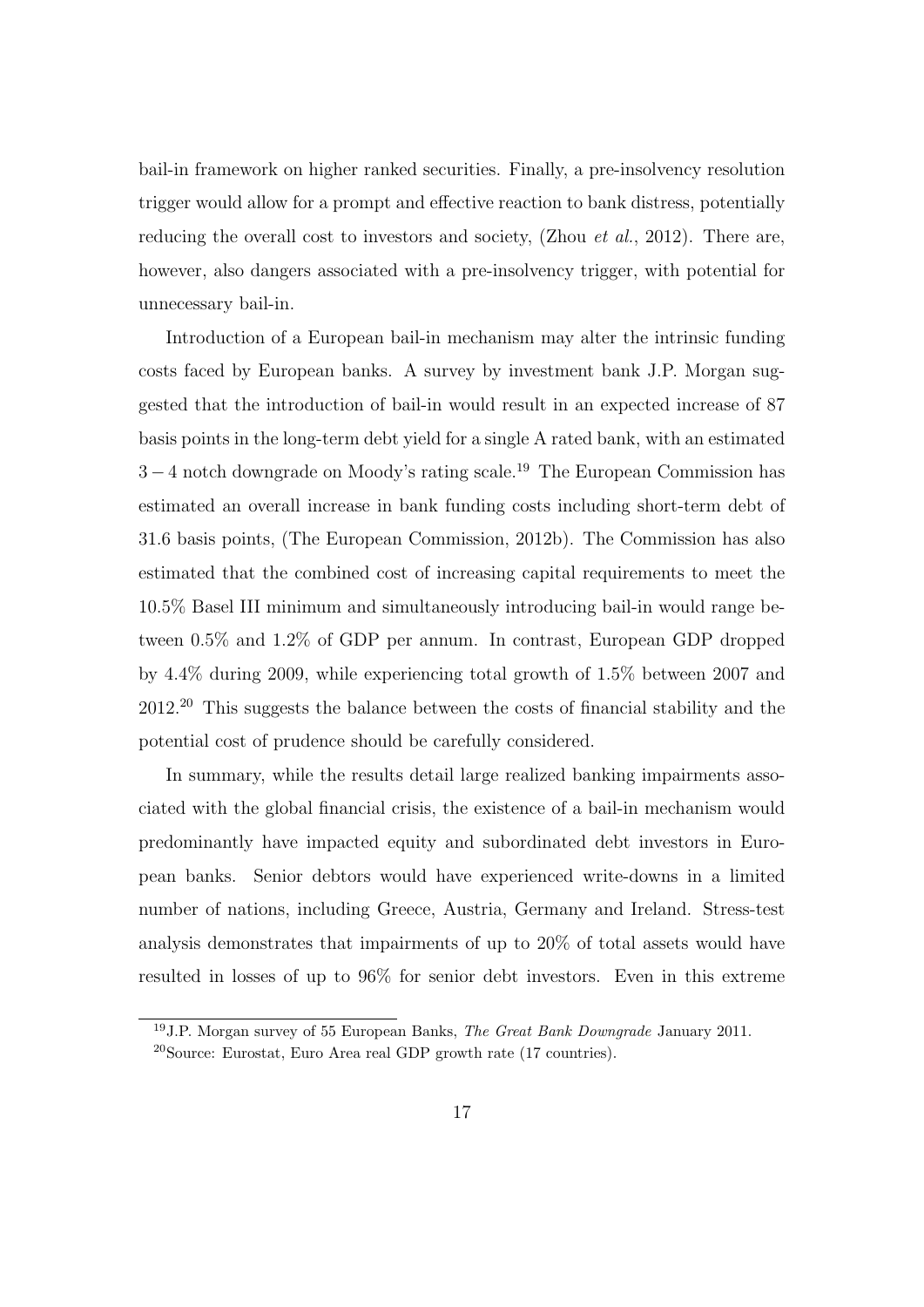scenario depositors would not have experienced write-downs, limiting the danger of a 'flight-to-safety' and associated contagion due to bail-in.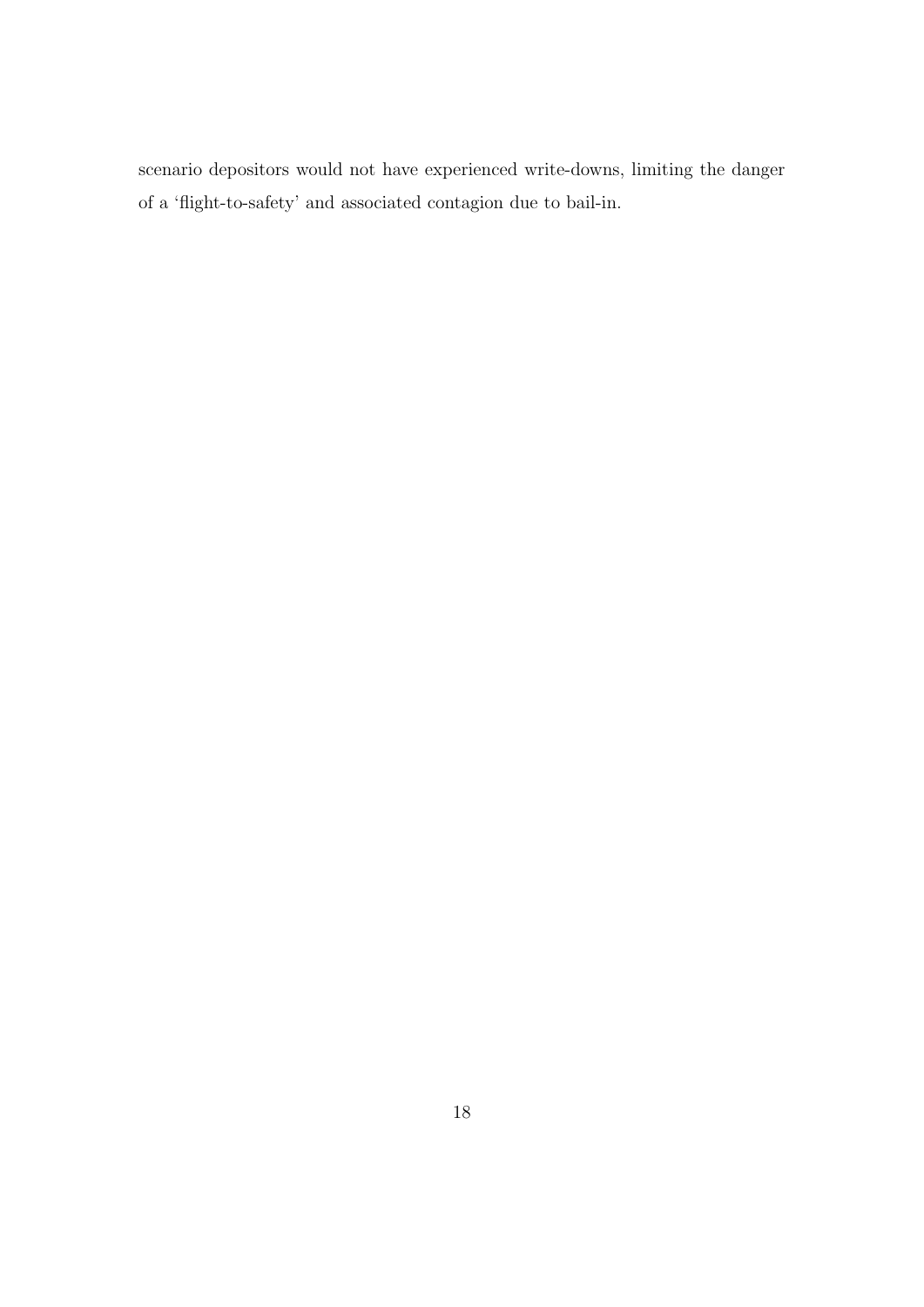### References

- Acharya, V.V. (2013). Understanding financial crises: Theory and evidence from the crisis of 2007-2008. NYU Stern School of Business Working Paper.
- Admati, A., DeMarzo, P., Hellwig, M., Pfleiderer, P. (2010). Fallacies, irrelevant facts, and myths in the discussion of capital regulation: Why bank equity is not expensive. Stanford Graduate School of Business Working Paper.
- Altunbas, Y., Manganelli, S., Marques-Ibanez, D. (2011). Bank risk during the financial crisis: do business models matter? European Central Bank Working Paper, No. 1394.
- Beltratti, A., Stulz, R. M. (2012). The credit crisis around the globe: Why did some banks perform better? Journal of Financial Economics,  $105(1)$ , 1–17.
- Brunnermeier, M.K. (2009). Deciphering the liquidity and credit crunch 2007-2008. Journal of Economic Perspectives, 23(1), 77–100.
- DeAngelo, H., Stulz, R. (2013). Why high leverage is optimal for banks. Fisher College of Business Working Paper.
- Dübel,  $H-J.$  (2013). The capital structure of banks and practice of bank restructuring. Study commissioned by Center for Financial Studies, University of Frankfurt.
- Federal Deposit Insurance Corporation, Bank of England. (2012). Resolving globally active, systemically important, financial institutions. Working Paper.
- Flannery, M.J., Sorescu, S.M. (1996). Evidence of bank market discipline in subordinated debenture yields: 1983-1991. Journal of Finance, 51(4), 1347-1377.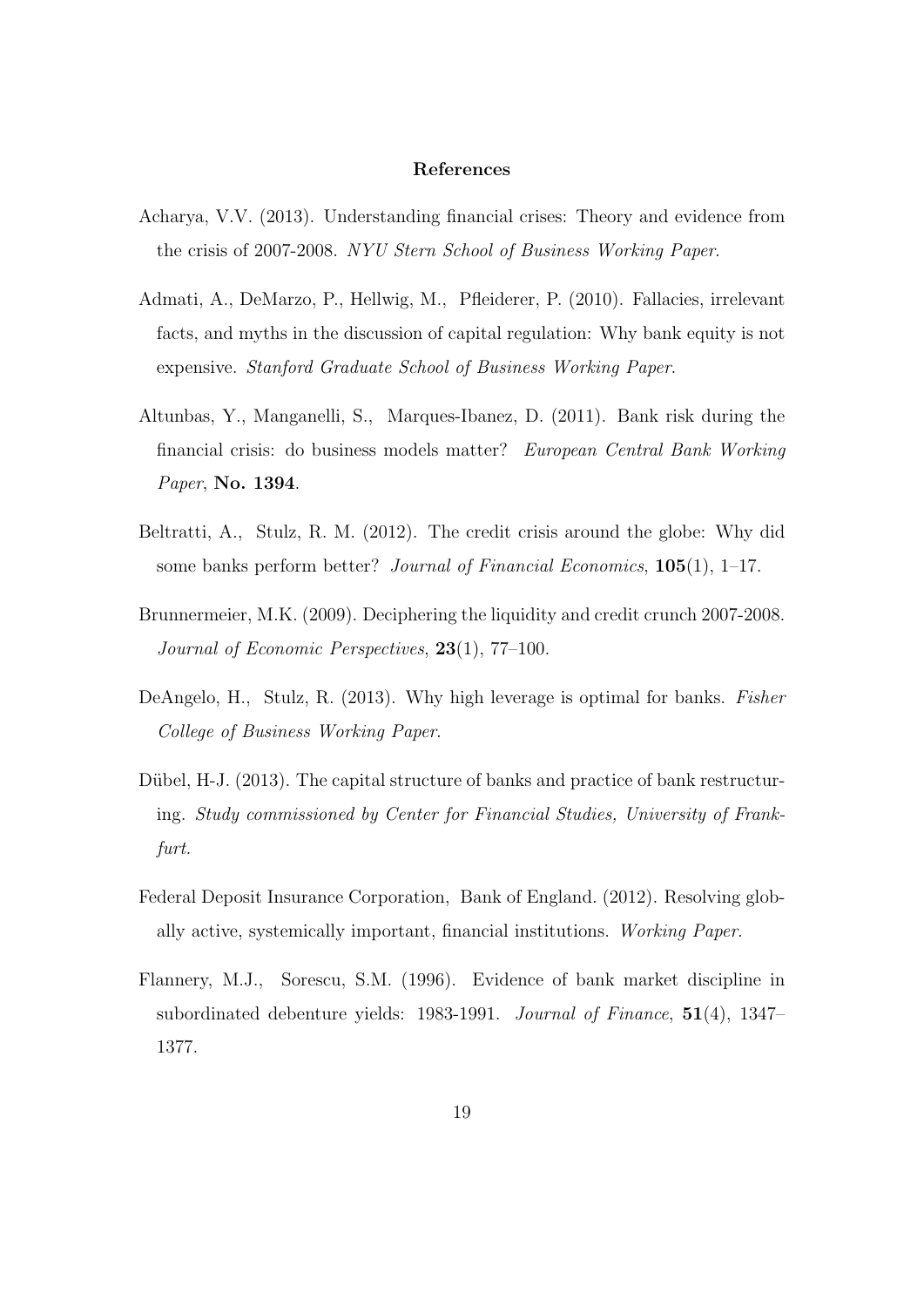- Glasserman, P., Nouri, B. (2012). Contingent capital with a capital-ratio trigger. Management Science, 58(10), 1816–1833.
- Gleeson, S. (2012). Legal aspects of bank bail-ins. *London School of Economics* Financial Markets Group Working Paper Series.
- Goddard, J., Molyneux, P., Wilson, J.O.S. (2009). The financial crisis in Europe: Evolution, policy responses and lessons for the future. Journal of Financial Regulation and Compliance,  $17(4)$ ,  $362-380$ .
- Koziol, C., Lawrenz, J. (2012). Contingent convertibles. Solving or seeding the next banking crisis? Journal of Banking & Finance,  $36(1)$ ,  $90-104$ .
- Laeven, L., Valencia, F. (2010). Resolution of banking crises: The good, the bad, and the ugly. IMF Working Paper.
- Longstaff, F.A. (2010). The subprime credit crisis and contagion in financial markets. Journal of Financial Economics, 97(3), 436–450.
- McDonald, Robert L. (2013). Contingent capital with a dual price trigger. Journal of Financial Stability,  $9(2)$ ,  $230-241$ .
- Mizen, P. (2008). The credit crunch of 2007-2008 : A discussion of the background, market reactions, and policy responses. Federal Reserve Bank of St. Louis Review, Sept.-Oct., 531–568.
- Molyneux, P., Schaeck, K., Zhou, T.M. (2011). Too systemically important to fail in banking. Bangor Business School Working Paper.
- Petrovic, A., Tutsch, R. (2009). National rescue measures in response to the current financial crisis. ECB Legal Working Paper Series, 8.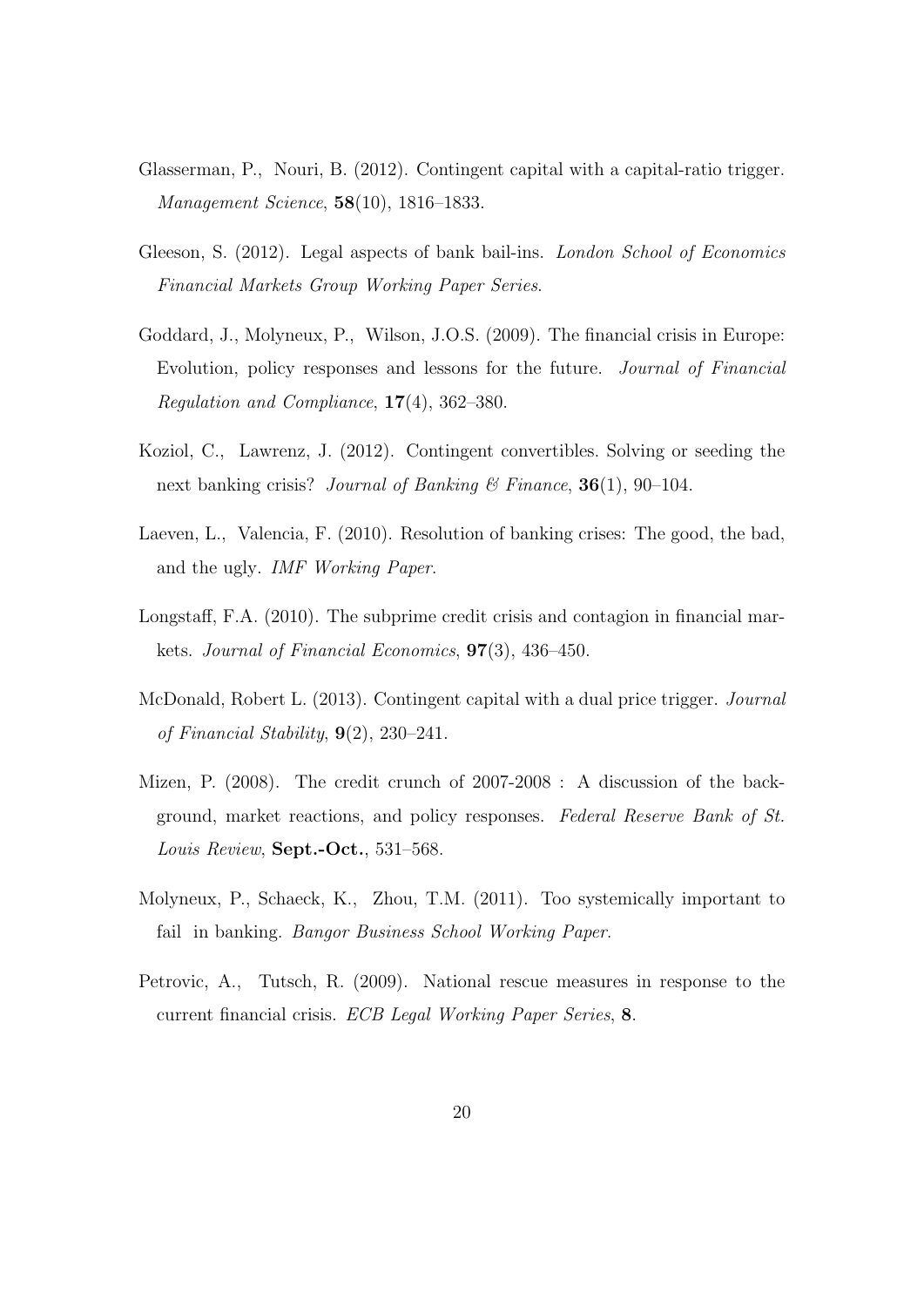- Schich, S., Kim, B-H. (2012). Developments in the value of implicit guarantees for bank debt: The role of resolution regimes and practices. OECD Journal: Financial Market Trends, 2012(2), 1–31.
- Sironi, A. (2003). Testing for market discipline in the European banking industry: Evidence from subordinated debt issues. Journal of Money, Credit and Banking, 35(3), 443–472.
- Sundaresan, S., Wang, Z. (2013). On the design of contingent capital with market trigger. Journal of Finance, **To Appear**.
- The European Commission. (2012a). Directive of the European parliament and of the council establishing a framework for the recovery and resolution of credit institutions and investment firms. June 2012.
- The European Commission. (2012b). Impact assessment accompanying the framework for the recovery and resolution of credit institutions and investment firms. June 2012.
- The European Commission. (2013). Proposal for a regulation of the European Parliament and of the council establishing uniform rules and a uniform procedure for the resolution of credit institutions and certain investment firms in the framework of a single resolution mechanism. July 2013.
- Veronesi, P., Zingales, L. (2010). Paulson's gift. Journal of Financial Economics, 97(3), 339–368.
- Zhou, J., Rutledge, V., Bossu, W., Dobler, M., Jassaud, N., Moore, M. (2012). From Bail-out to Bail-in: Mandatory Debt Restructuring of Systemic Financial Institutions. IMF Staff Dicussion Note, SDN/12/03.

21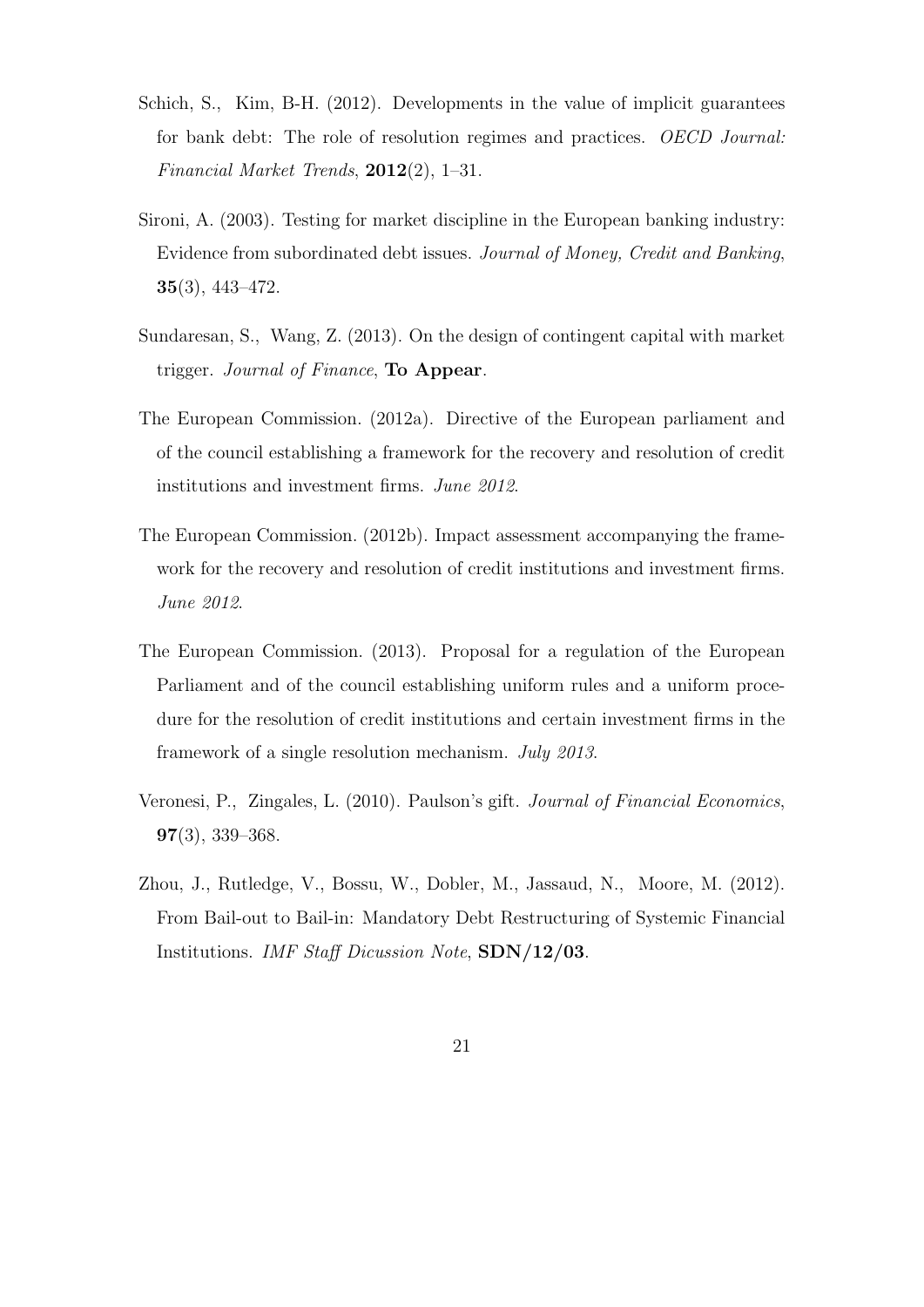|                      | Number of Banks 2007 |                |                |          | Impairment Charges 2008-2012 ( $\epsilon$ m) |           |  |  |
|----------------------|----------------------|----------------|----------------|----------|----------------------------------------------|-----------|--|--|
| Country              | Capital              | Nationalized   | Surviving      | Capital  | Nationalized                                 | Surviving |  |  |
| Austria              | $\overline{2}$       | 2              | 20             | 13,952   | 3,959                                        | 2,679     |  |  |
| <b>Belgium</b>       | $\sqrt{3}$           | 0              | 6              | 32,600   | $\Omega$                                     | 205       |  |  |
| Germany              | 6                    |                | 516            | 89,115   | 8,359                                        | 27,734    |  |  |
| Denmark              | 1                    | $\overline{2}$ | 19             | 10,804   | $\Omega$                                     | 3,845     |  |  |
| Spain                | $\theta$             |                | 28             | 0        | $\Omega$                                     | 141,125   |  |  |
| Finland              | $\theta$             | $\theta$       | $\overline{4}$ | $\Omega$ | 0                                            | 87        |  |  |
| France*              | 35                   | $\overline{0}$ | 13             | 0        | 56,800                                       | 8,340     |  |  |
| <b>Great Britain</b> | $\sqrt{3}$           | 4              | $27\,$         | 130,141  | 4,313                                        | 117,876   |  |  |
| Greece               | 7                    | $\theta$       | $\overline{2}$ | 33,967   | 0                                            | 715       |  |  |
| <b>Ireland</b>       | $\overline{2}$       | 4              | $\Omega$       | 45,844   | 42,247                                       | $\Omega$  |  |  |
| Italy                | $\overline{2}$       | $\theta$       | 40             | 34,432   | 0                                            | 73,757    |  |  |
| <b>Netherlands</b>   | $\overline{4}$       |                | 1              | 22,997   | $\Omega$                                     | 11,505    |  |  |
| Portugal             | 1                    | 0              | 6              | 0        | 5,245                                        | 7,049     |  |  |
| Sweden               | $\theta$             | $\theta$       | 9              | $\theta$ | $\theta$                                     | 10,719    |  |  |
|                      |                      |                |                |          |                                              |           |  |  |
| Total                | 66                   | 15             | 691            | 413,852  | 120,923                                      | 405,636   |  |  |
|                      |                      |                |                |          |                                              |           |  |  |
| <b>Grand Total</b>   |                      |                | 772            |          |                                              | 940,411   |  |  |

## Table 1: Breakdown of bank status and total impairment charges (2008-2012)

European bank failures between 2008 and 2009 are shown, broken out by country according to 'Capital' government capital injection required, 'Nationalized' - bank nationalized and 'Surviving' - survived without government assistance. Total realized impairment charges are calculated for each bank as the sum of loan writedowns and non-recurring expenses between 2008 and 2012. All data is sourced from Bankscope and given in millions of Euro. \*Note: The French bank Credit Agricole is treated as a collection of separate cooperative institutions in this study due to missing aggregate data for the combined entity.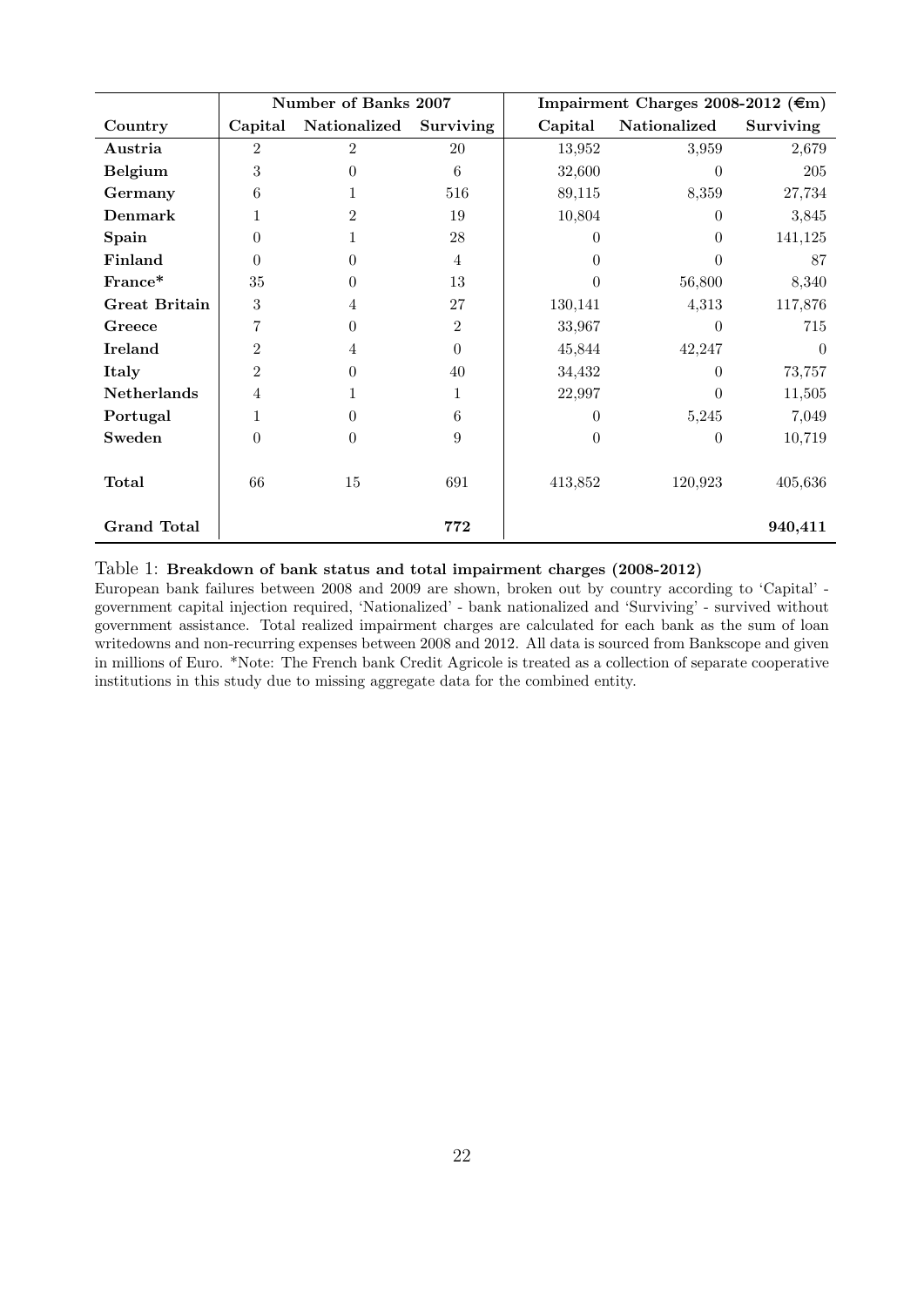|                                                 | 2006             |                     |                  |                     | 2007             |                     |                     |                     |
|-------------------------------------------------|------------------|---------------------|------------------|---------------------|------------------|---------------------|---------------------|---------------------|
| Liability Type                                  | Capital          | Nat.                | Sur.             | All                 | Capital          | Nat.                | Sur.                | All                 |
| <b>Total Customer Deposits</b>                  | $32.1\%$         | 27.7%               | 38.6%            | $35.2\%$            | 31.2\%           | $20.5\%$            | 36.7%               | 33.5%               |
| <b>Deposits from Banks</b>                      | $19.4\%$         | $14.9\%$            | 12.3%            | $15.7\%$            | 17.8%            | 21.5%               | 10.6%               | 14.4\%              |
| <b>Total Long Term Debt</b>                     | $16.3\%$         | 40.8%               | 19.9%            | 18.9%               | $15.1\%$         | 36.3%               | 17.8%               | 17.3%               |
| <i>Senior Debt</i>                              | 13.9%            | 39.3%               | $16.0\%$         | $15.8\%$            | 12.3%            | 34.5%               | 15.0%               | 14.5%               |
| Subordinated Debt                               | $1.6\%$          | $1.5\%$             | $1.6\%$          | $1.6\%$             | $1.6\%$          | $1.7\%$             | $1.5\%$             | $1.6\%$             |
| Other Funding                                   | $1.9\%$          | $0.0\%$             | $3.4\%$          | $2.6\%$             | $1.1\%$          | $0.1\%$             | $1.3\%$             | $1.1\%$             |
| <b>Other Liabilities</b>                        | 27.9%            | 13.1\%              | 24.2%            | $25.5\%$            | 31.4\%           | 16.8%               | 29.4%               | 29.8%               |
| <b>Total Liabilities</b><br><b>Total Equity</b> | 95.8%<br>$4.2\%$ | $97.1\%$<br>$2.9\%$ | 95.0%<br>$5.0\%$ | $95.5\%$<br>$4.5\%$ | 96.0%<br>$4.0\%$ | $96.2\%$<br>$3.8\%$ | $95.1\%$<br>$4.9\%$ | $95.5\%$<br>$4.5\%$ |

### Table 2: Aggregate Balance Sheet Liabilities for European Union Banks 2006-2007

An aggregate European Union bank balance sheet is determined by summing over all liabilities. Proportions are then found as a percentage of total balance sheeet liabilities for each of 2006 and 2007. Banks are categorized as 'Capital' - government re-capitalization required, 'Nat.' - nationalized, 'Sur.' - Survived without government assistance and 'All' - All banks. Other liabilities include derivatives, non-interest, repos, trading liabilities.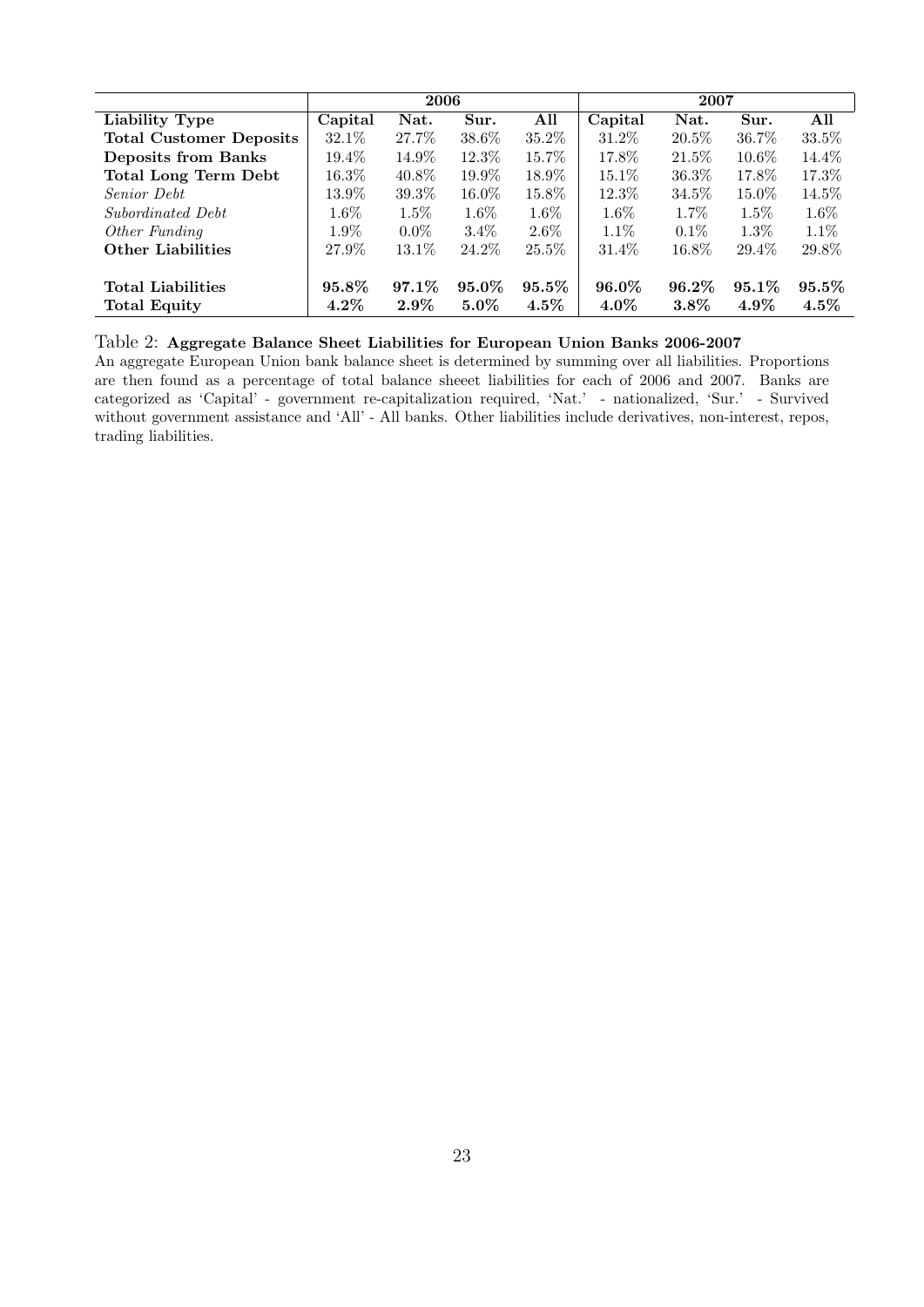|                      |               |                                | <b>Total</b>     | Subordinated       | <b>Senior</b>      | <b>Total</b>         |
|----------------------|---------------|--------------------------------|------------------|--------------------|--------------------|----------------------|
| Country              | <b>Status</b> | Number                         | Equity           | Debt               | Debt               | Liabilities & Equity |
| Austria              | Cap.          | $\overline{2}$                 | $100.0\%$        | $5.7\%$            | $0.0\%$            | $5.6\%$              |
|                      | Nat.          | $\overline{2}$                 | 100.0%           | 100.0%             | 11.2%              | 12.8%                |
| <b>Belgium</b>       | Cap.          | $\sqrt{3}$                     | $63.2\%$         | $0.0\%$            | $0.0\%$            | $2.1\%$              |
| Germany              | Cap.          | $\,6\,$                        | $100.0\%$        | $100.0\%$          | $2.7\%$            | $5.1\%$              |
|                      | Nat.          | $\mathbf{1}$                   | 100.0%           | 100.0%             | $3.2\%$            | $5.2\%$              |
| <b>Denmark</b>       | Cap.<br>Nat.* | $\mathbf{1}$<br>$\overline{2}$ | 84.6%<br>$0.0\%$ | $0.0\%$<br>$0.0\%$ | $0.0\%$<br>$0.0\%$ | $3.0\%$<br>$0.0\%$   |
| Spain                | Nat.*         | $\mathbf{1}$                   | $0.0\%$          | $0.0\%$            | $0.0\%$            | $0.0\%$              |
| France               | $Cap.**$      | 35                             | 39.0%            | $0.0\%$            | $0.0\%$            | 1.9%                 |
| <b>Great Britain</b> | Cap.          | $\sqrt{3}$                     | 100.0%           | 75.5%              | $0.0\%$            | $5.6\%$              |
|                      | Nat.          | $\overline{4}$                 | $85.4\%$         | $0.0\%$            | $0.0\%$            | $2.0\%$              |
| Greece               | Cap.          | $\overline{7}$                 | 100.0%           | 100.0%             | 77.8%              | 20.8%                |
| <b>Ireland</b>       | Cap.          | $\,2$                          | 100.0%           | 100.0%             | 24.6%              | 13.4%                |
|                      | Nat.          | $\overline{4}$                 | 100.0%           | 100.0%             | 64.5%              | $23.3\%$             |
| Italy                | Cap.          | $\sqrt{2}$                     | $57.0\%$         | $0.0\%$            | $0.0\%$            | $5.6\%$              |
| Netherlands          | Cap.          | $\overline{4}$                 | $52.6\%$         | $0.0\%$            | $0.0\%$            | 1.8%                 |
|                      | Nat.*         | $\mathbf{1}$                   | $0.0\%$          | $0.0\%$            | $0.0\%$            | $0.0\%$              |
| Portugal             | Cap.          | $\mathbf{1}$                   | $100.0\%$        | $49.9\%$           | $0.0\%$            | $5.5\%$              |
| Europe All           | Nat.          | 15                             | $100.0\%$        | $100.0\%$          | $6.9\%$            | $7.1\%$              |
|                      | Cap.          | 66                             | 97.1%            | $0.0\%$            | $0.0\%$            | $4.0\%$              |

### Table 3: Proportion of liabilities required for bail-in to cover writedown losses by country.

This table measures the level of 'bail-in' that would have been required by EU banks in order to cover losses from the global financial crisis. Total realized impairment charges are calculated for each bank as the sum of loan writedowns and non-recurring expenses between 2008 and 2012. The proportion of each balance sheet liability required to be written down to cover these losses is then calculated. \* In both Spain and Denmark nationalized banks were incorporated into a 'bad-bank' resulting in no impairment charges detailed in accounts. \*\* The French bank Credit Agricole is treated as a collection of separate cooperative institutions in this study due to missing aggregate data for the combined entity.